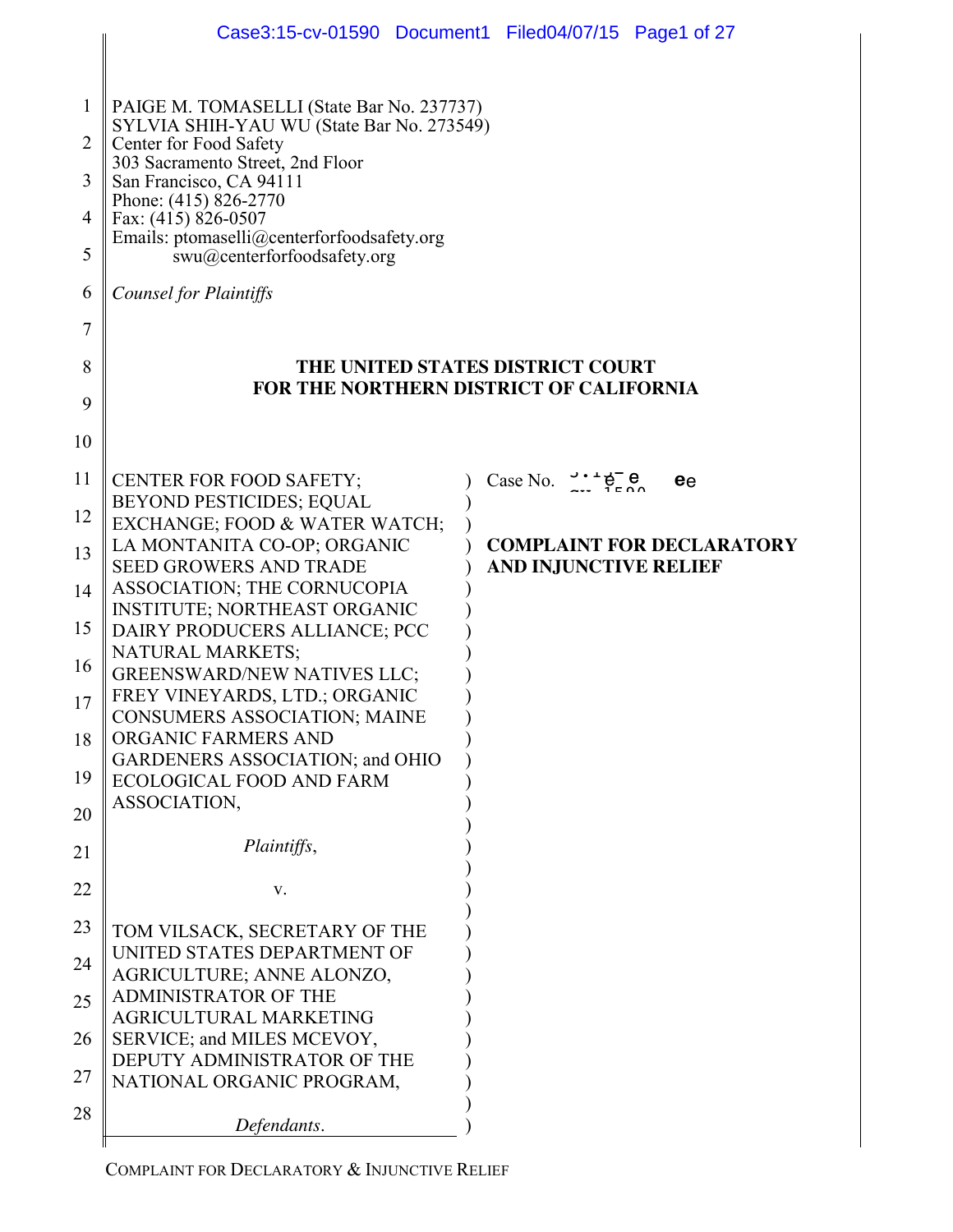**COMPLAINT**

2 3 4 5 6 7 Plaintiffs Center for Food Safety, Beyond Pesticides, Equal Exchange, Food & Water Watch, La Montanita Co-op, Organic Seed Growers and Trade Association, The Cornucopia Institute, Northeast Organic Dairy Producers Alliance, PCC Natural Markets, Greensward/New Natives LLC, Frey Vineyards, Ltd., Organic Consumers Association, Maine Organic Farmers and Gardeners Association, and Ohio Ecological Food and Farm Association, on behalf of themselves and their members, allege as follows:

8

1

### **NATURE OF ACTION**

9 10 11 12 13 14 1. This is a civil action for declaratory and injunctive relief. Plaintiffs seek declaration that Defendants violated federal laws, as set forth in the causes of action below, in developing and promulgating the September 16, 2013, Federal Register notice, *National Organic Program–Sunset Process* (Sunset Notice), without regard to rulemaking procedures under the Administrative Procedure Act (APA) and standards of the Organic Foods Production Act (OFPA).

15 16 17 18 19 20 21 22 23 24 25 26 2. The United States Department of Agriculture (USDA), under Defendants Secretary Vilsack, Administrator Alonzo, and Deputy Administrator McEvoy's supervision and control, issued a substantive rule governing the standards and procedures of OFPA's National List material review and renewal process, known as Sunset Review. By law, each material on the National List, be it an exempted synthetic or prohibited natural, must be considered invalid after five years unless the National Organic Standards Board reviews the material utilizing the procedures proscribed by OFPA and the Secretary of the USDA renews the placement of the material on the National List. Because USDA did not promulgate the Sunset Notice through the proper advanced notice and public comment procedures mandated under section 553 of the APA and required under OFPA, the Sunset Notice threatens the integrity of the National Organic Program, constitutes arbitrary and capricious actions on the part of the Agency, and must be corrected.

27 28 3. This suit specifically alleges that the Sunset Notice is a substantive rule that injures organic consumers, farmers, and producers, and impacts the rights of interested persons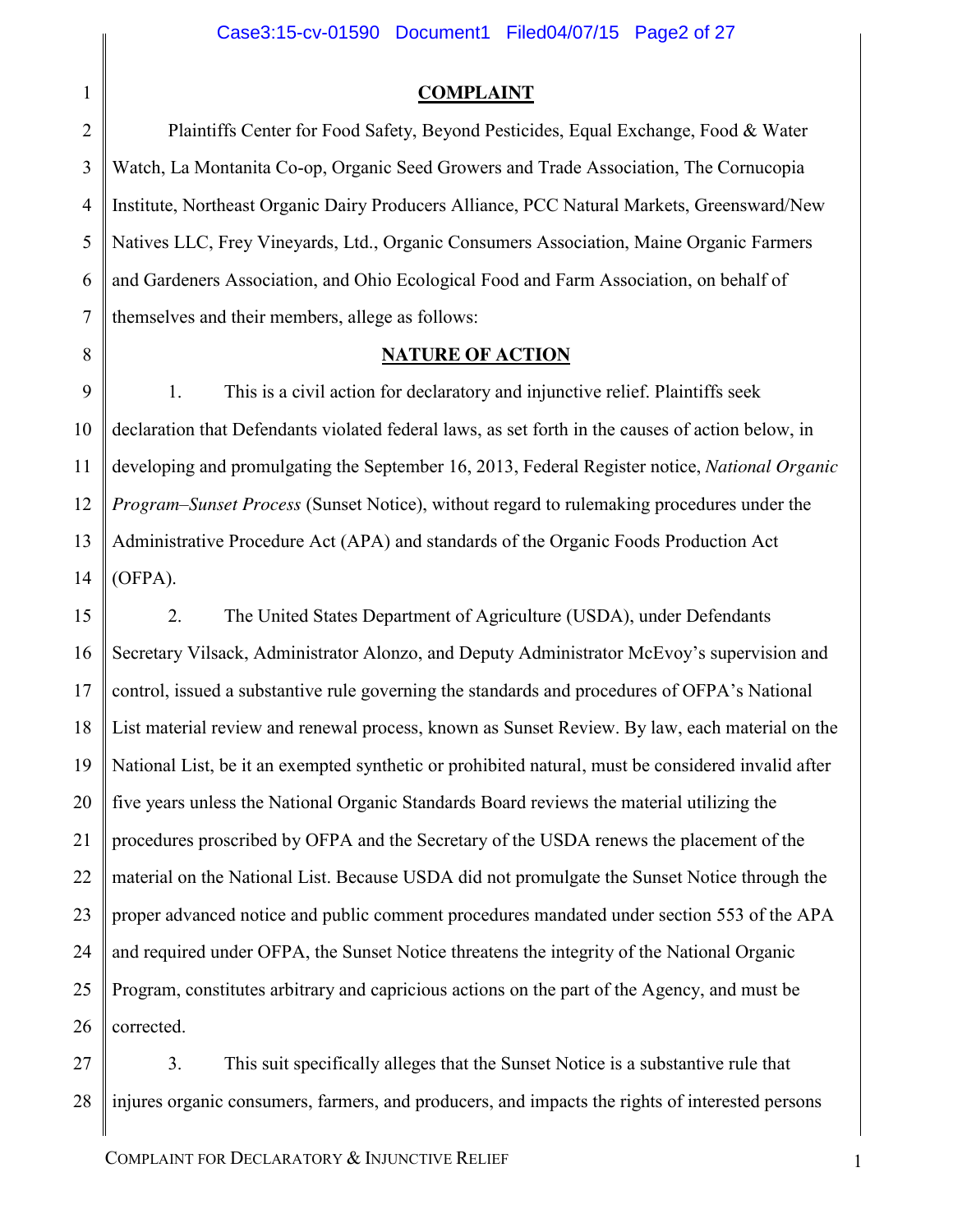### Case3:15-cv-01590 Document1 Filed04/07/15 Page3 of 27

1 2 3 4 5 6 by weakening the integrity of the National Organic Program and degrading the quality of organically labeled food. USDA must provide both advanced publication of the proposed rule and opportunity for public comment, as required under sections 553(b) and 553(c) of the APA, and have failed to do so. Defendants' decision to promulgate the Sunset Notice without providing advanced notice of the proposed rule and opportunity for public comment violates the APA.

4. Defendants' violation of the rulemaking requirements under the APA also violates OFPA, by failing to implement a primary purpose of the organic law: consistent organic standards that abide by the transparency and public involvement requirements of OFPA.

10 11 12 13 14 15 5. Plaintiffs seek a declaration that through the promulgation of the Sunset Notice without advanced publication in the Federal Register and opportunity for public comment, Defendants violated the APA and OFPA. Plaintiffs seek invalidation of the September 16, 2013, Sunset Notice and reinstatement of the previous sunset rules and procedures pending APA notice and comment review. Finally, Plaintiffs seek attorneys' fees and costs pursuant to 28 U.S.C.  $§$  2412(d).

### **JURISDICTION AND VENUE**

6. This Court has jurisdiction over this action pursuant to 28 U.S.C. § 1331 (federal question), 28 U.S.C.  $\S$  2201 (declaratory judgment), and 5 U.S.C.  $\S$  702 (APA).

7. Venue in this Court is proper under 28 U.S.C. § 1391(e) because no real proprety is involved and because one or more Plaintiffs resides in this judicial district.

22 *Plaintiffs*

7

8

9

16

17

18

19

20

21

### **PARTIES AND STANDING**

23 24 25 26 27 8. Plaintiff Center for Food Safety (CFS) is a national nonprofit organization with more than 650,000 members nationwide. CFS has offices in Washington, D.C., San Francisco, CA, Portland, OR, and Honolulu, Hawai'i, with members in nearly every state, including organic farmers, producers, retailers, consumers, and certifiers. CFS and its members are being, and will be, adversely affected by USDA's actions.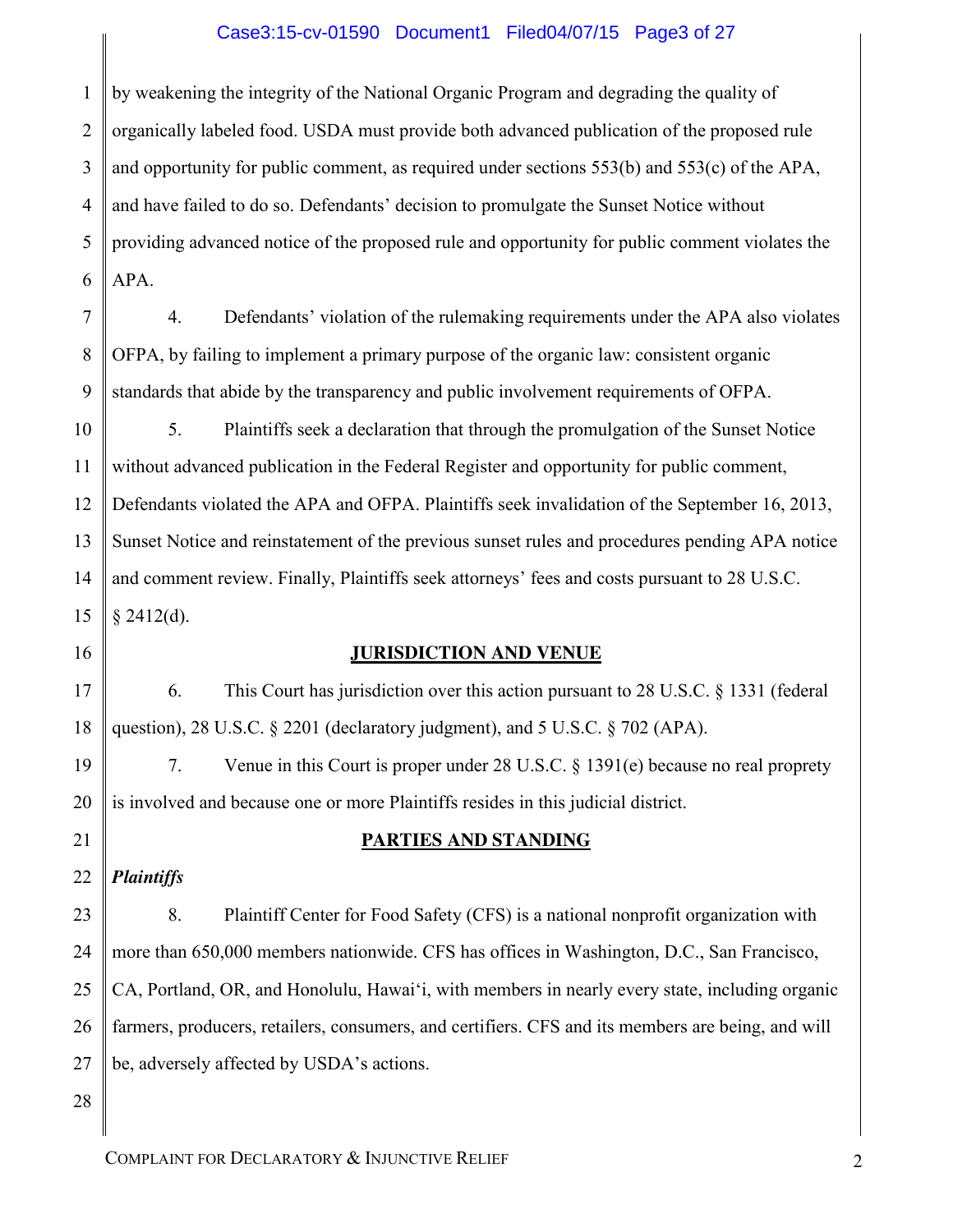### Case3:15-cv-01590 Document1 Filed04/07/15 Page4 of 27

1 2 3 4 5 9. CFS seeks to protect human health and the environment by advocating for consumers' right to know how food is produced and what is contained within it. A key part of this advocacy effort is the education of the public concerning organic food production methods and the integrity of the organic label. CFS also provides public oversight to the organic regulatory program to ensure organic integrity.

6 7 8 9 10 11 12 13 14 15 10. To achieve its goals, CFS disseminates to government agencies, members of Congress, and the general public a wide array of educational and informational materials addressing organic standards and food supply issues. These materials include, but are not limited to, reprints of news articles, policy reports, legal briefs, press releases, action alerts, and fact sheets. CFS also sends out action alerts to its True Food Network. These action alerts generate public involvement, education, and engagement with governmental officials on issues related to the National Organic Program, National Organic Standards Board, and other issues affecting the organic label and the sustainable food system it advances. Collectively, the dissemination of this material has made CFS an information clearinghouse for public involvement and governmental oversight of the organic label.

16 17 18 19 20 21 22 11. When necessary, CFS also engages in public interest litigation challenging agricultural practices that harm human health and the environment—such as pesticide use and genetically engineered crops—or impact farmers, its members, and the public interest. Many of CFS's past lawsuits involved organic issues and agricultural interests. For example, CFS filed an amicus brief in *Harvey v. Veneman*, 396 F.3d 28 (1st Cir. 2005), litigation that challenged provisions of the National Organic Program Final Rule as inconsistent with OFPA and a dilution of its organic standards.

23 24 25 26 12. USDA's failure to comply with the APA's rulemaking procedures and the resulting Sunset Notice injures CFS members by weakening organic integrity, creating inconsistent organic production standards, and demonstrating arbitrary and capricious application of administrative functions.

27 28 13. Plaintiff Beyond Pesticides is a national nonprofit organization based out of Washington, D.C. with members in fifty states and the District of Columbia, including

COMPLAINT FOR DECLARATORY & INJUNCTIVE RELIEF 3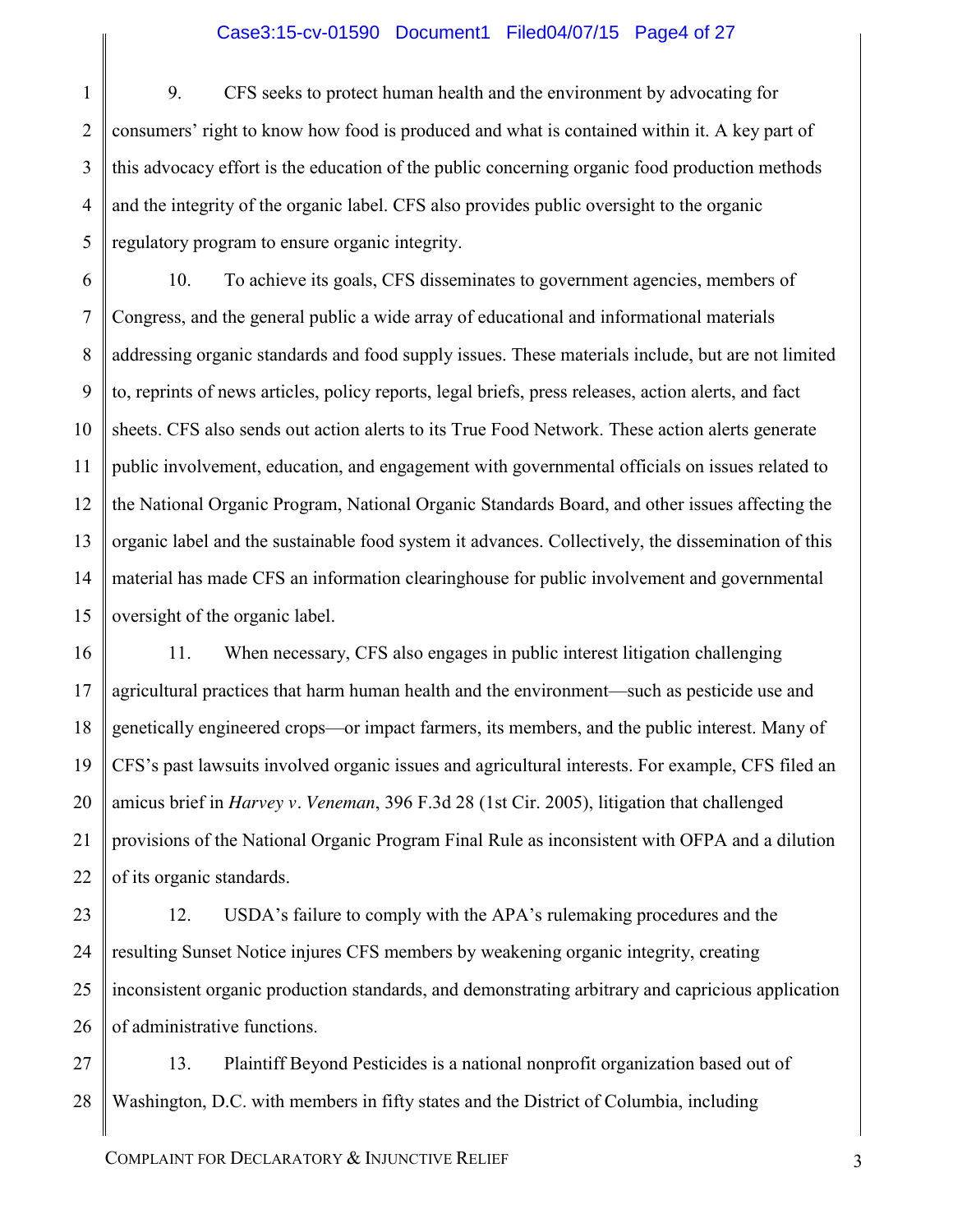### Case3:15-cv-01590 Document1 Filed04/07/15 Page5 of 27

1 2 3 4 5 California. Beyond Pesticides and its members are being, and will be, adversely affected by Defendants' decisions to promulgate OFPA rules without due regard for mandatory rulemaking procedures and the transparency and public engagement requirements established under OFPA. Beyond Pesticides promotes safe air, water, land, and food, and works to protect public health and the environment by encouraging a transition away from the use of toxic pesticides.

6 7 8 9 14. With Beyond Pesticides' resources made available to the public on a national scale, Beyond Pesticides contributes to environmentally conscious agricultural practices and a significant reduction in unnecessary pesticide use, much of which is achieved through the support and promotion of the organic program.

10 11 12 13 14 15. Beyond Pesticides' members include organic consumers, farmers, certifiers, retailers, and processors who aim to expand the organic program and maintain its integrity. It is the goal of Beyond Pesticides to educate the public on the important health and environmental benefits of organic food production and generate support for sound ecology-based regulatory and management systems.

15 16 17 18 19 16. Many of Beyond Pesticides' members rely on the integrity of the organic label in their work and day-to-day lives, from the food they purchase and feed to their children to those whose livelihood depends on production of crops and food with strict adherence to the organic standards. Arbitrary and capricious rulemaking injures these Beyond Pesticides' members and others by weakening the integrity of organic.

20 21 22 23 24 25 26 27 17. Plaintiff Equal Exchange is a national mission-based for-profit food company based in West Bridgewater, MA with regional offices in St. Paul, MN and Portland, OR. Equal Exchange has national and international distribution of fair trade products, and sources the ingredients for those products from organic farmers on several continents. Equal Exchange, its multiple shareholders, and consumers of Equal Exchange products are being, and will be, adversely affected by Defendants' decisions to promulgate OFPA rules without due regard for mandatory rulemaking procedures and the transparency and public engagement requirements established under OFPA.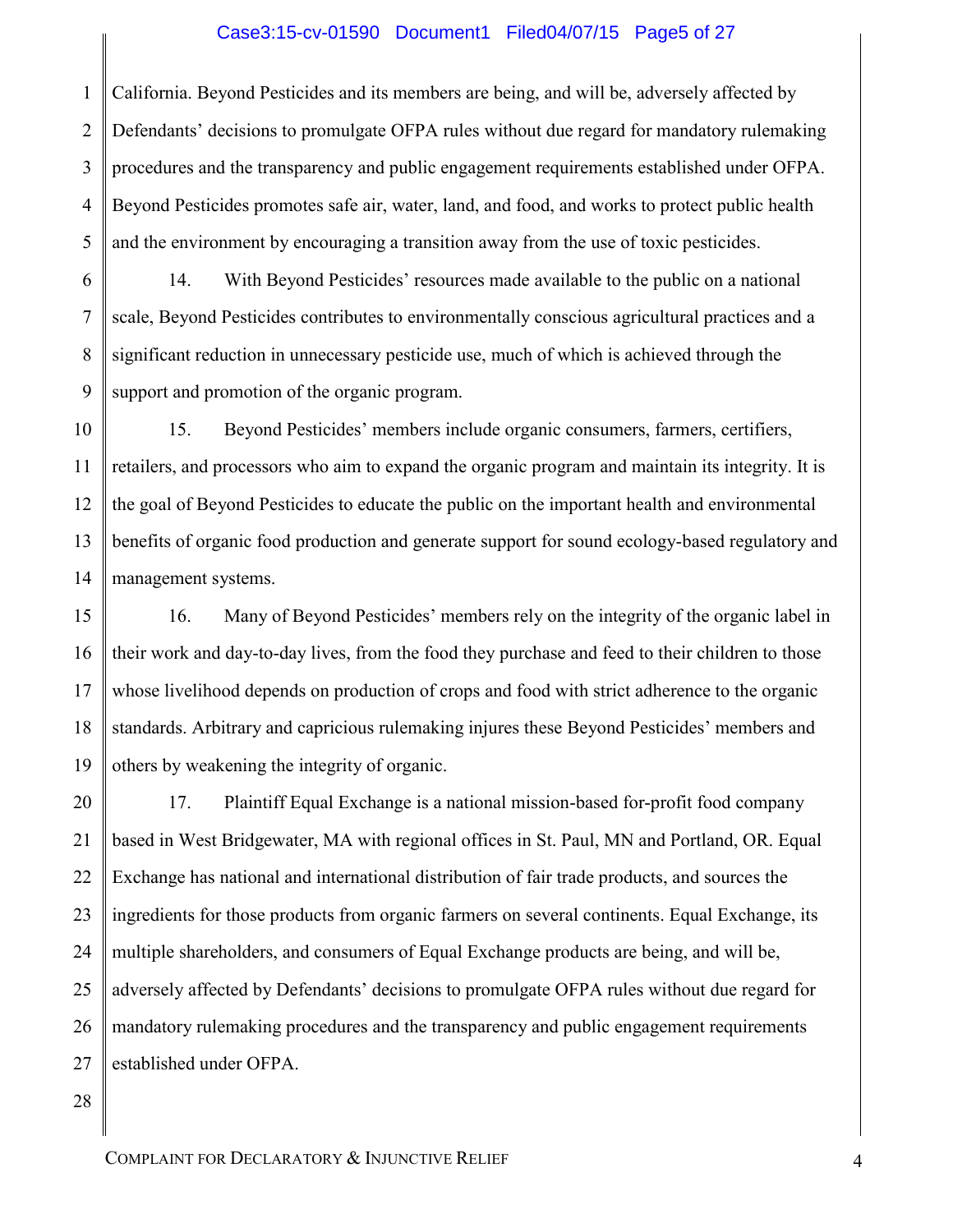### Case3:15-cv-01590 Document1 Filed04/07/15 Page6 of 27

1 2 3 4 5 6 7 18. Equal Exchange's mission is to build long-term trade partnerships that are economically just and environmentally sound, to foster mutually beneficial relationships between farmers and consumers and to demonstrate, through our success, the contribution of worker co-operatives and Fair Trade to a more equitable, democratic and sustainable world. Organic sales account for 95% of Equal Exchange's revenue; sales in 2013 were \$56.1 Million. Much of our success since our inception in 1986 is directly attributable to the demand for organic food in the marketplace.

8 9 10 11 12 13 14 19. All of Equal Exchange's stakeholders rely on the integrity of the organic label in their work and day-to-day lives. Many of Equal Exchange's farmer partners have made a considerable investment to adopt organic production methods, and the additional premium they receive from certified organic sales is vital to their success. Likewise, Equal Exchange's consumers rely on strict adherence to the organic standards in the decisions they make with regard to food purchases. Arbitrary and capricious rulemaking injures these farmers and consumers by weakening the integrity of organic.

15 16 17 20. Plaintiff Food  $& Water Watch$  (FWW) is a national nonprofit organization with more than 80,000 members and 780,000 supporters nationwide. FWW has offices in Washington, D.C., San Francisco, CA, and fourteen other states.

18 19 20 21 22 21. FWW works to create a healthy future for our families and for generations to come, with access to wholesome food, clean water, and sustainable energy for everyone. A key part of FWW's work on food involves working through the regulatory system to protect the integrity of the USDA organic label, in order to create a credible standard for consumers in the marketplace.

23 24 25 26 27 28 22. FWW communicates with federal agencies, members of Congress and state legislatures, other nonprofit organizations, the media, and the general public about many food policy issues, including the USDA's organic standards. FWW communicates with members and supporters about opportunities to comment during public comment periods on many food issues, including rulemaking on USDA's organic standards and the public comment period process for the National Organic Standards Board.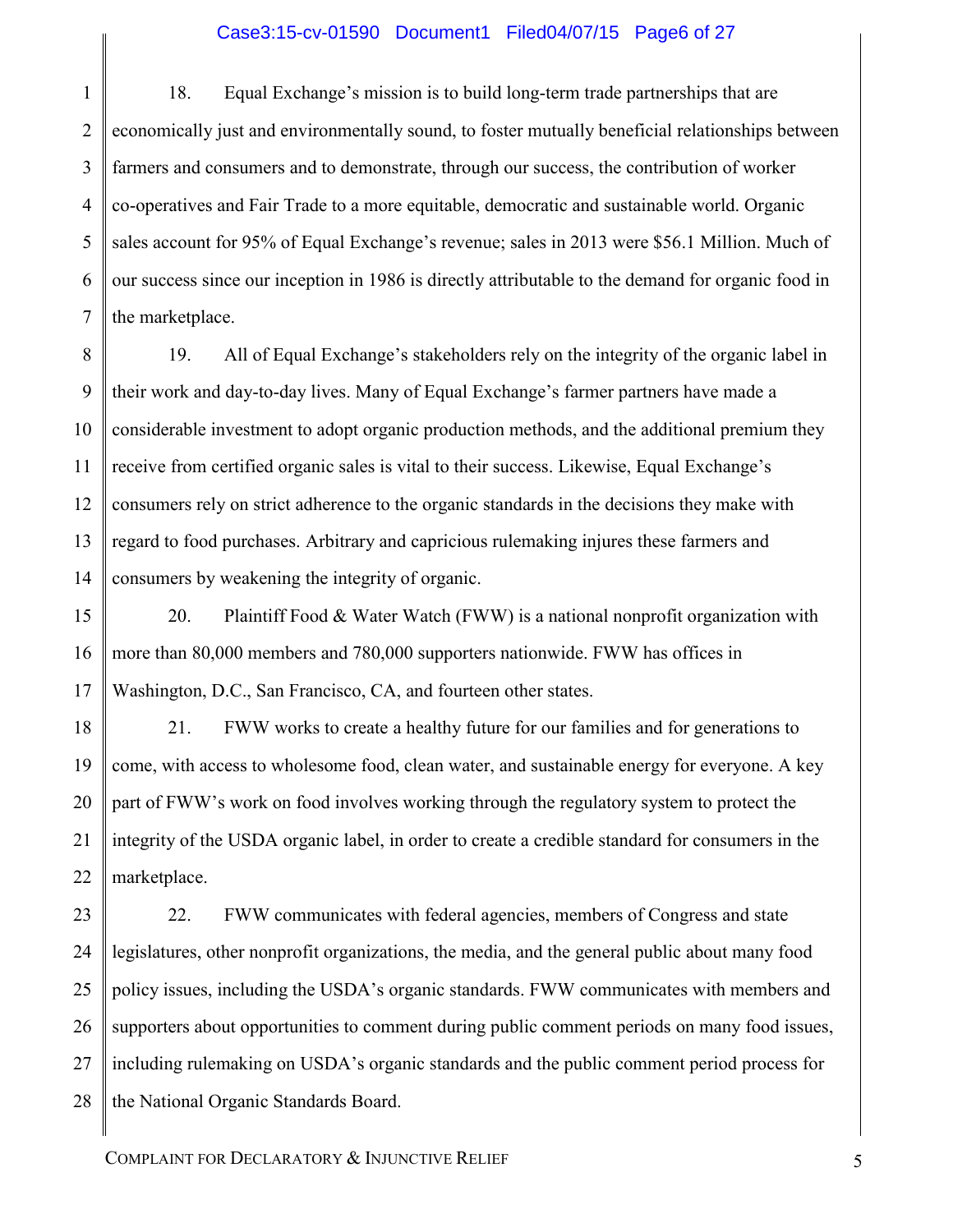### Case3:15-cv-01590 Document1 Filed04/07/15 Page7 of 27

1 2 3 4 5 23. USDA's Sunset Notice, and the Agency's failure to comply with APA rulemaking procedures in making that policy change, injures FWW's members and supporters by weakening the integrity of the organic standards, adding inconsistency into the standards that consumers rely upon to determine if the organic label is credible. This demonstrates arbitrary and capricious application of administrative functions.

13 24. Plaintiff La Montanita Co-op is a community-owned cooperative with six retail locations in Albuquerque, Santa Fe, and Gallup, New Mexico. La Montanita Co-op also operates a food hub warehouse that distributes products for family farmers, ranchers and organic food producers in a three hundred mile radius around Albuquerque. La Montanita Co-op, its approximately 16,500 member-owners and over 400 local food-producing partners are being, and will be, adversely affected by Defendants' decisions to promulgate OFPA rules without due regard for mandatory rulemaking procedures and the transparency and public engagement requirements established under OFPA.

14 15 16 17 18 19 20 21 22 23 24 25 25. La Montanita Co-op's mission is to provide healthy food for local communities and to restore and sustain the local food system while building economic stability for the food-producing community throughout the Southwestern United States. La Montanita's goal of providing fresh, fair, and locally produced food requires the development of long-term partnerships that are economically just and environmentally sound, throughout the value chain, from producer to consumer. Organic sales are the backbone of La Montanita's organization and La Montanita is the largest community-owned natural and organic food business in New Mexico. Approximately 99% of all our fresh fruit and vegetable sales are of organic product and we regularly stock and sell approximately 3000 individual certified organic products. In 2014, La Montanita's revenues were \$38 Million. La Montanita directly employs nearly 300 people, and provides income for numerous others. La Montanita's success since its inception in 1976 is directly attributable to the demand for organic food in the marketplace.

26 27 28 26. La Montanita's member-owners and non-member shoppers rely on the integrity of the certified organic label as they make their consumer choices. Many of La Montanita's farmer partners have made a considerable investment to adopt organic production methods, and the

6

7

8

9

10

11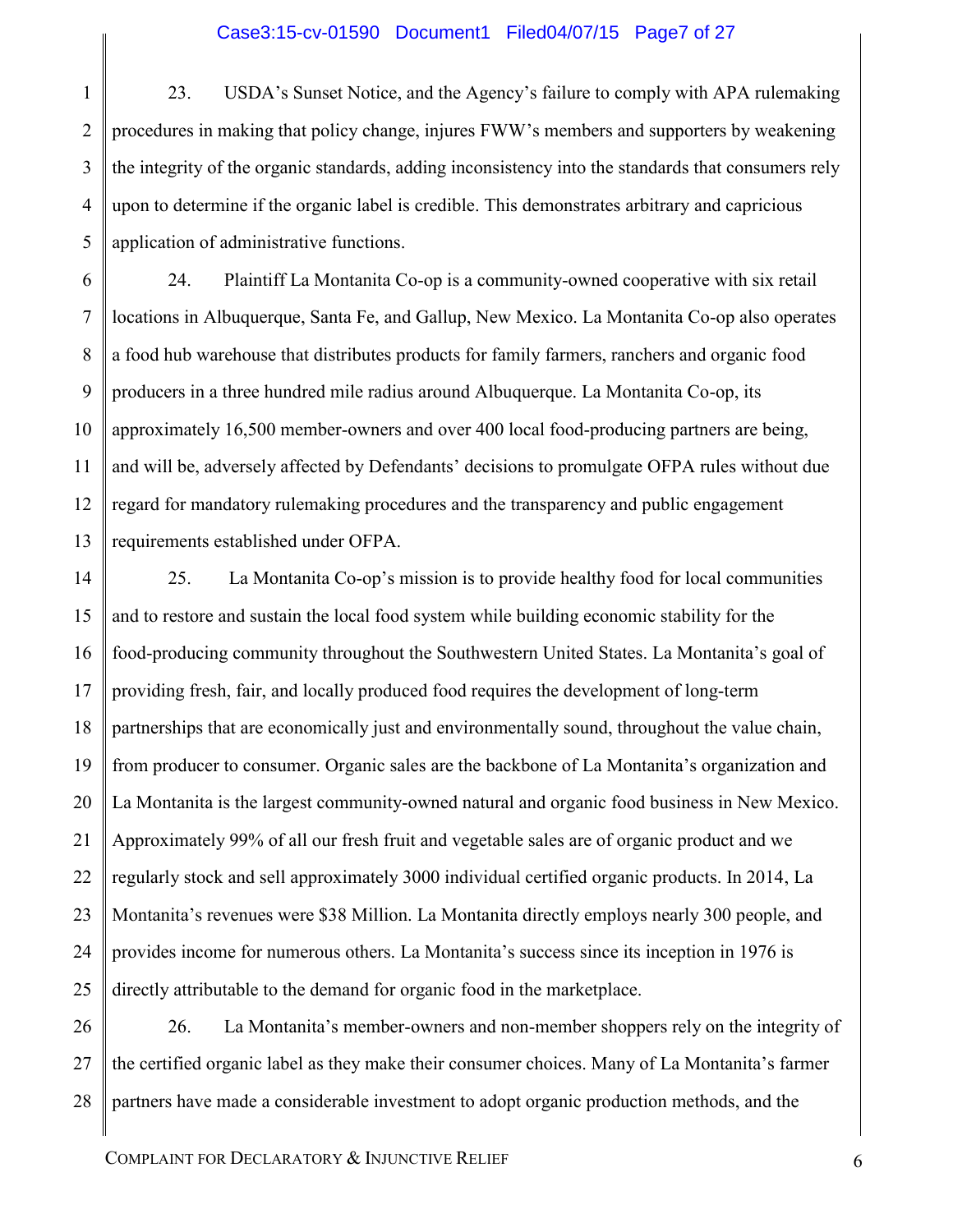### Case3:15-cv-01590 Document1 Filed04/07/15 Page8 of 27

1 2 3 4 5 6 7 8 additional premium they receive from certified organic sales is vital to their success. Strict adherence to the organic standards and the rules provided in the National Organic Program provide the greatest security for shoppers to make informed food and personal care choices. The reliability of organic certification requirements and people's trust in them directly impacts the well-being of La Montanita's business. Any weakening of the integrity and transparency of organic certification through arbitrary and capricious rulemaking injures the many thousands of La Montanita Co-op's stakeholders, and tens of millions of food producers and consumers across the nation.

9 10 11 12 13 14 15 27. Organic Seed Growers and Trade Association (OSGATA) is the farmer-controlled national nonprofit membership trade organization for the organic seed community. OSGATA's membership is comprised of certified organic farmers, certified organic seed farmers, certified organic seed companies, organic seed breeders, affiliate organizations and individuals dedicated to the advancement of a high quality and independently certified organic seed supply. Headquartered in Washington, Maine, OSGATA's membership spans the United States.

16 17 18 19 20 28. OSGATA works to protect, promote, and develop the organic seed trade and its growers. Its goal is to assure that the organic community has access to excellent quality, resilient, certified organic seed, free of transgenic contaminants and adapted to the diverse needs of local organic agriculture. The integrity of the organic label is vital to the livelihoods and viability of OSGATA's certified organic members.

21 22 23 24 25 26 29. The Organic Consumers Association (OCA) is an online and grassroots nonprofit 501(c)3 public interest organization campaigning for health, justice, and sustainability. OCA deals with crucial issues of food safety, industrial agriculture, genetic engineering, children's health, corporate accountability, Fair Trade, environmental sustainability, and other key topics. OCA is the only organization in the United States focused exclusively on promoting the views and interests of the nation's estimated fifty million organic and socially responsible consumers.

27 28 30. OCA represents over 2,000,000 members, subscribers, supporters, and volunteers, including several thousand businesses in the natural foods and organic marketplace. Our United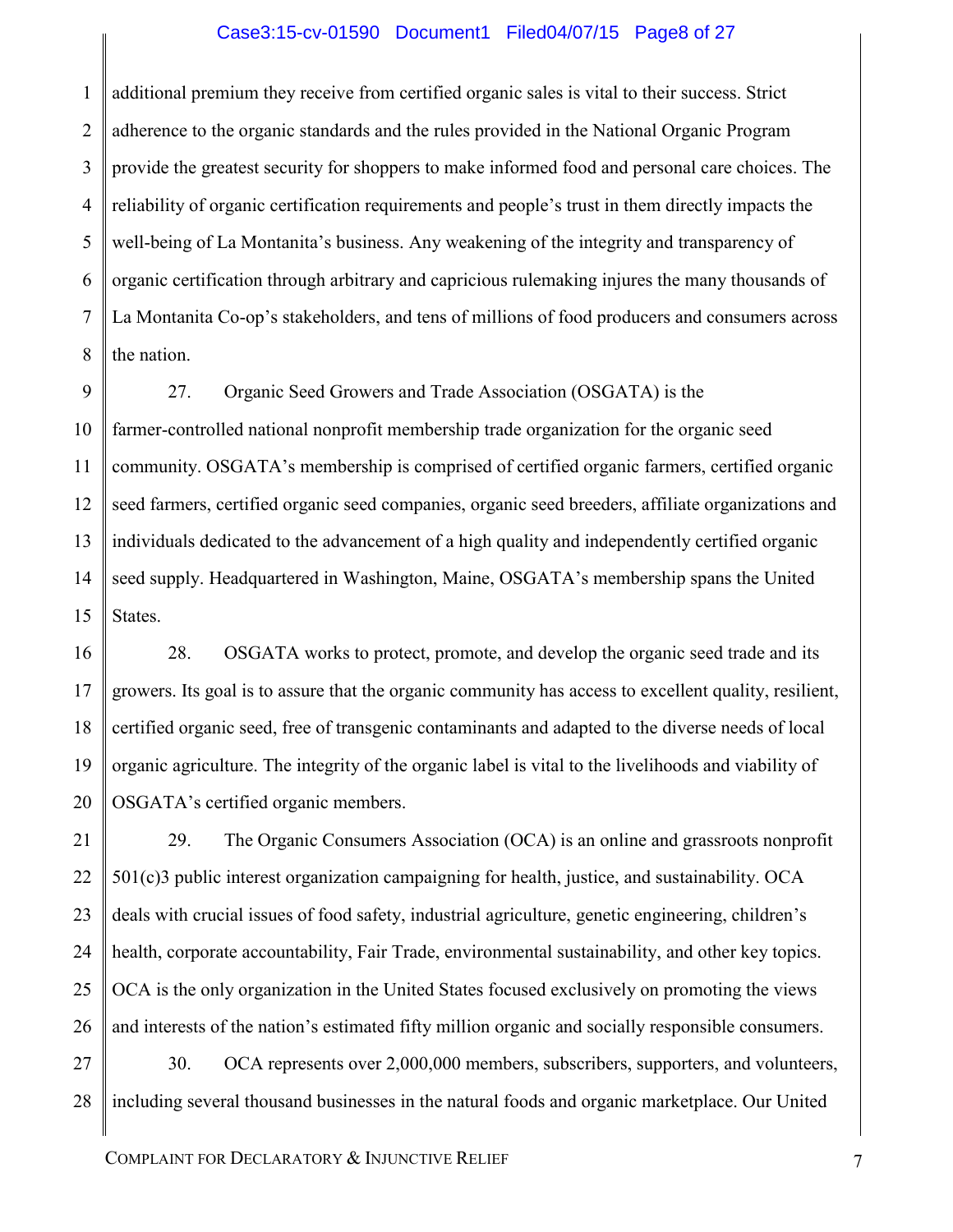1 2 States and international policy board is broadly representative of the organic, family farm, environmental, and public interest community.

3 4 5 6 7 8 31. OCA was formed in 1998 in the wake of the mass backlash by organic consumers against the USDA's controversial proposed national regulations for organic food. Through OCA's Safeguard Organic Standards campaign, as well as the work of allies in other organizations, the organic community has been able to mobilize hundreds of thousands of consumers to participate in the National Organic Standards Board process and submit public comments to USDA's National Organic Program to preserve strict organic standards.

9 10 11 12 32. USDA's arbitrary and capricious violation of APA rulemaking procedures and the improper Sunset Notice deprives OCA's members of the opportunity to be heard at the National Organic Standards Board and USDA's National Organic Program in support of organic integrity and strong organic production standards.

13 14 15 16 17 18 19 33. Plaintiff The Cornucopia Institute (Cornucopia) is a national nonprofit organization engaged in farm and food policy research and education. Cornucopia's members come from nearly every state and include organic farmers, direct market farmers, consumers, retailers, businesses, processors, and certifiers. Cornucopia is believed to have more certified organic farmer members than any similar organization. Three current members of Cornucopia's board of directors are former members of the National Organic Standards Board. Cornucopia is incorporated in Wisconsin and has staff in six states.

20 21 22 23 34. Cornucopia works to educate farmers, consumers, and the media about issues affecting the integrity of organic food and agriculture. As detailed in its organizational purpose, Cornucopia will engage in educational activities supporting the ecological principles and economic wisdom underlying sustainable and organic agriculture.

24 25 26 27 35. One primary piece of this work concerns oversight and watchdogging of government and corporate activities in organic food and agriculture. In particular, this includes the careful monitoring of and reporting on activities of the USDA, its National Organic Program, and the National Organic Standards Board.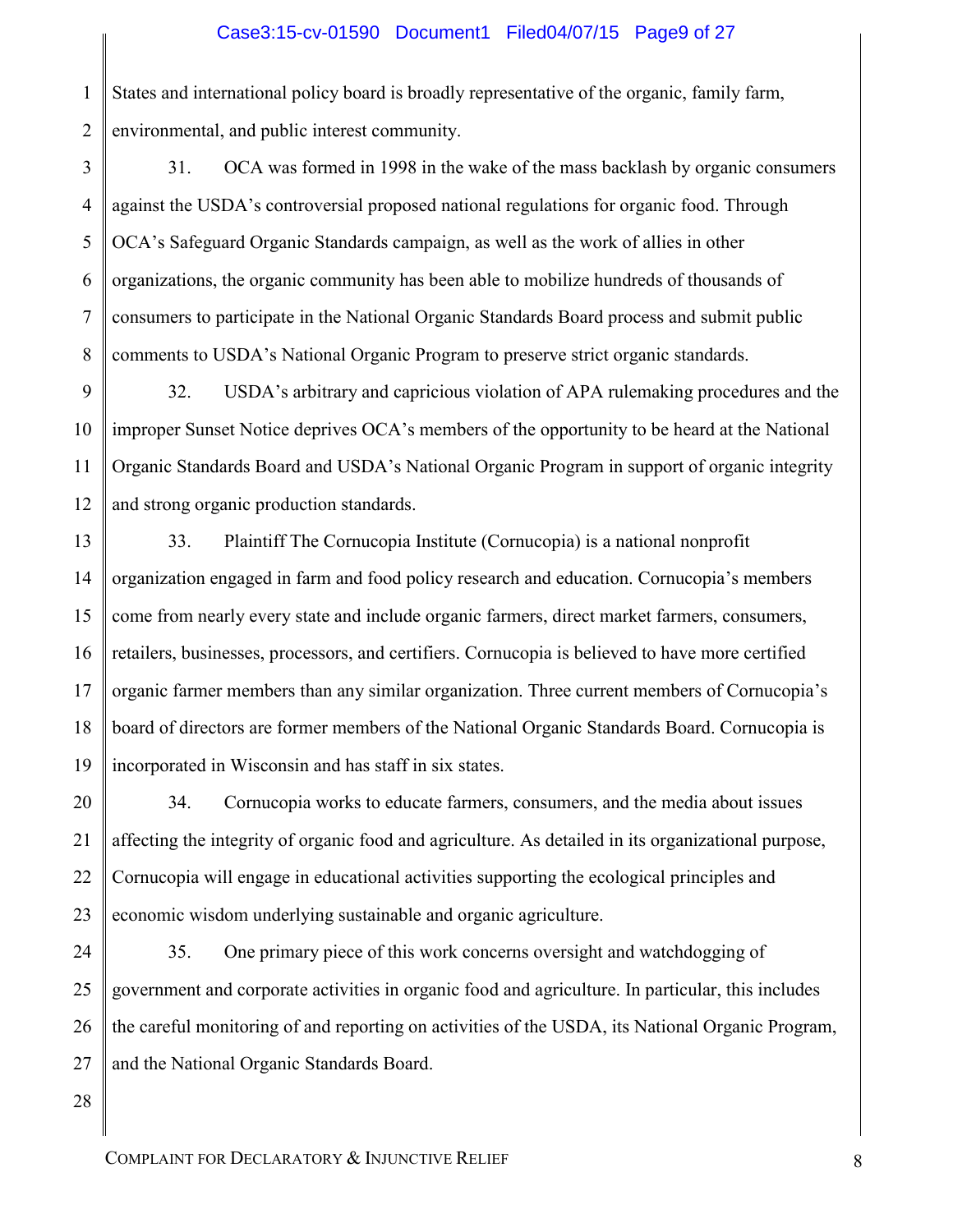### Case3:15-cv-01590 Document1 Filed04/07/15 Page10 of 27

1 2 3 4 5 6 7 36. Cornucopia's staff regularly attend meetings of the National Organic Standards Board and provide detailed analysis of issues before the board, including public testimony. Cornucopia also works to involve the public in these meetings, engaging consumers, farmers, businesses, and retailers to attend and testify in support of the integrity of organic food and agriculture. Decisions and initiatives from the National Organic Standards Board are broadly disseminated to the organic community, general public, and the media through news releases, organizational publications, educational forums, and action alerts.

8 9 10 11 12 37. Members of Cornucopia depend on the integrity of organic food and agriculture for their livelihoods and/or food for their families. USDA's change to the Sunset Review process, in addition to being both arbitrary and capricious, threatens to injure the public perception of organic integrity and harm Cornucopia's farmer, consumer, retailer, processor, and certifier members.

13 14 15 16 17 18 38. Plaintiff Northeast Organic Dairy Producers Alliance (NODPA) is a national nonprofit membership organization based in Deerfield, Massachusetts. NODPA is the largest organic dairy farmer organization in the country with a membership of eight hundred and thirty six organic dairy farmers in the Eastern United States. NODPA is not aligned with any one processor or cooperative and therefore is able to represent the views and needs of many different farmers. NODPA and its members are being, and will be, adversely affected by USDA's actions.

19 20 21 22 23 24 25 39. NODPA's mission is to "enable organic dairy family farmers, situated across an extensive area, to have informed discussion about matters critical to the well-being of the organic dairy industry as a whole." A key part of this mission is the education of the public concerning organic food production methods and integrity of the organic label. The integrity of the organic label is essential for the economic sustainability of organic dairy farmers. NODPA serves its organic dairy family farmers by providing oversight of the organic regulatory program to ensure organic integrity.

26 27 28 40. To achieve its goals, NODPA provides a wide range of resources and services, such as the hosting and moderation of the Odairy list serve, the six-times per year print newsletter, monthly e-newsletter, website management, annual Field Days, and Washington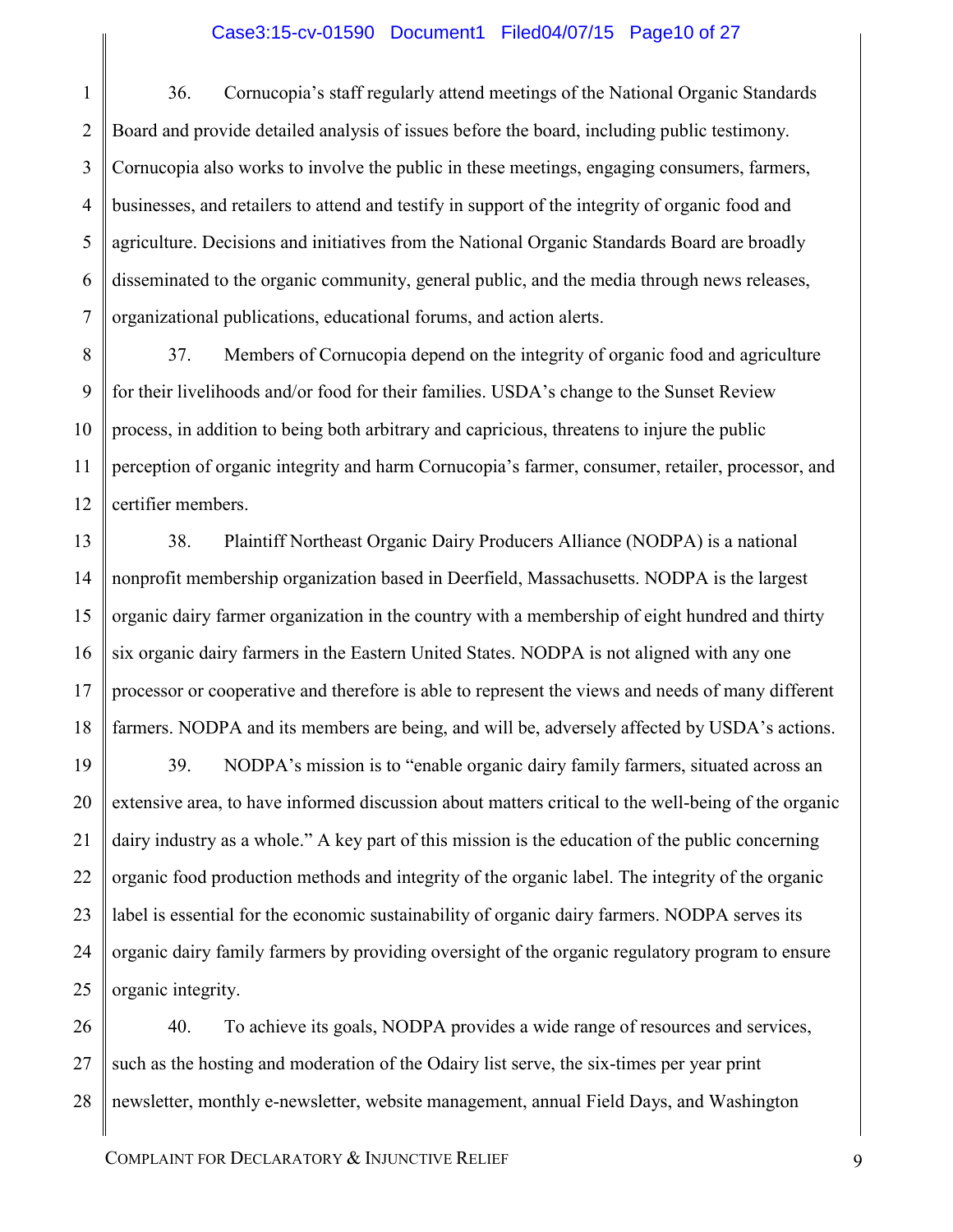### Case3:15-cv-01590 Document1 Filed04/07/15 Page11 of 27

1 2 3 4 5 representation on behalf of all organic dairy farm families through NODPA's membership in the National Organic Coalition. NODPA regularly provides comments to the National Organic Standards Board on issues that are important to farmers, and attends many of their meetings. Collectively, the dissemination of this material has made NODPA an information clearinghouse for organic farmers' involvement and governmental oversight of the organic label.

6 7 8 9 10 11 12 41. USDA's failure to comply with the APA rulemaking procedures and the resulting Sunset Notice injures NODPA's members by weakening organic integrity, creating inconsistent organic production standards, and demonstrating arbitrary and capricious application of administrative functions, which undermine consumer trust in the label. Consumers have many choices in the marketplace and NODPA members, most of whom sell their milk on the wholesale market, rely on consumers' trust in the integrity of the process and administration of the organic label.

13 14 15 16 17 42. PCC Natural Markets (PCC) is the nation's largest consumer-owned grocery retailer. PCC has ten stores in Seattle and adjacent cities, and nearly 55,000 active member/owners. PCC's business is very dependent on organic farmers, processors, certifiers, and consumers. They are—and will be—adversely affected by USDA's decision to issue rules without regard for the rulemaking process mandated by OFPA.

18 19 20 21 22 23 24 25 43. PCC Natural Markets is directed by its consumer-owners to create a sustainable environment where the organic supply chain can thrive. Much of PCC's business is built upon trust in the process for organic integrity. Our members and shoppers are engaged and well-educated in organic food and farming concerns. PCC members submitted ten percent of the entire nation's public comments to USDA during the run-up to national organic standards. They care about organic standards and demand organic foods with high integrity. PCC is a certified organic retailer to ensure organic integrity when handling fresh produce, meat, deli cheese, juice bar, and espresso bar ingredients.

26 27 28 44. Educating staff, members, and the general public about food production and practices has been part of PCC Natural Markets' business model for decades. PCC Natural Markets believes food production practices and the process to establish rules regulating organic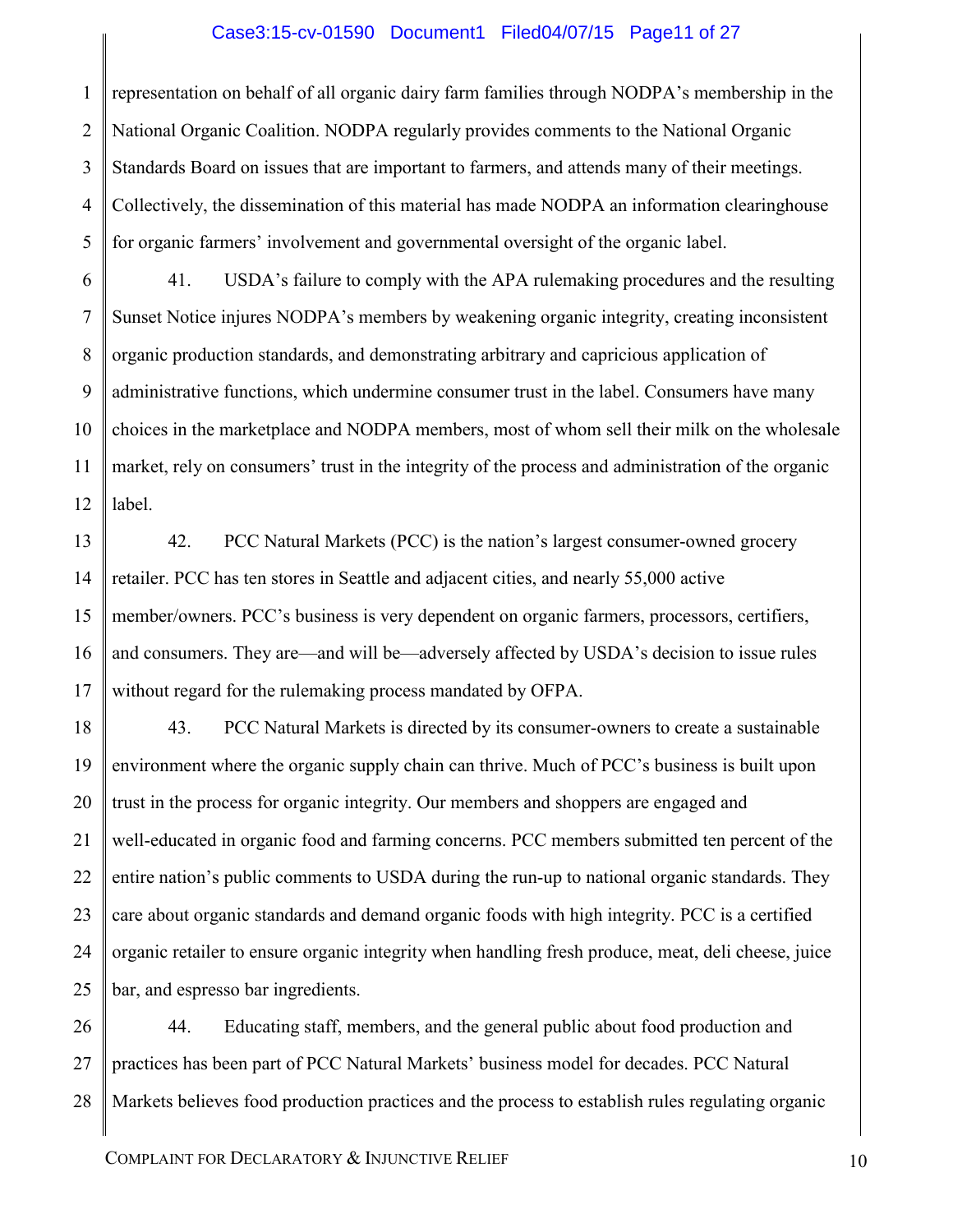### Case3:15-cv-01590 Document1 Filed04/07/15 Page12 of 27

1 2 3 4 foods should be fully transparent. PCC Natural Markets believes OFPA's mandate requiring full notice and opportunity for public comment before rulemaking is fundamental to the high level of consensus needed to ensure both credibility of the organic label and public support for organic products.

5 6 7 8 9 10 11 45. PCC advocates for the consumer's interest in organic standards through an array of multi-media venues, including published articles and newsletters sent to member homes, in-store food education tours, an award-winning cooking class program, television cooking segments, radio ads, and a robust social media program. As events warrant, PCC challenges practices or proposals that harm the organic supply chain and/or human and environmental health. As events warrant, PCC submits comments during public comment periods on issues affecting transparency and integrity of food standards.

12 13 14 46. USDA's failure to comply with the APA rulemaking procedures demonstrates arbitrary and capricious disregard for administrative functions and injures PCC by weakening organic integrity.

15 16 17 18 19 20 21 22 23 47. Greensward/New Natives LLC is a certified organic farm based in Aptos, CA. Greensward/New Natives LLC has been certified organic by California Certified Organic Farmers continuously since 1983. Greensward/New Natives LLC is, by USDA's definition, a mid-sized farm. Greensward/New Natives LLC and its customers are being, and will be, adversely affected by Defendants' decisions to promulgate OFPA rules without due regard for mandatory rulemaking procedures and the transparency and public engagement requirements established under OFPA. Greensward/New Natives LLC has an unwavering commitment to organic practices and the rule of law embodied in OFPA, as evidenced by its early adoption of organic principles and embracing of organic certification even before OFPA came into being.

24 25 26 27 28 48. Frey Vineyards, Ltd. is a winery in California producing premium organic and biodynamic wines since 1980. Frey Vineyards farms about 300 acres of winegrapes and other crops and livestock, including grains, chickens and cows. Frey Vineyards has been active in promoting organic production methods for many years. For example, members of Frey Vineyards have been organic farm inspectors and helped draft processor standards that became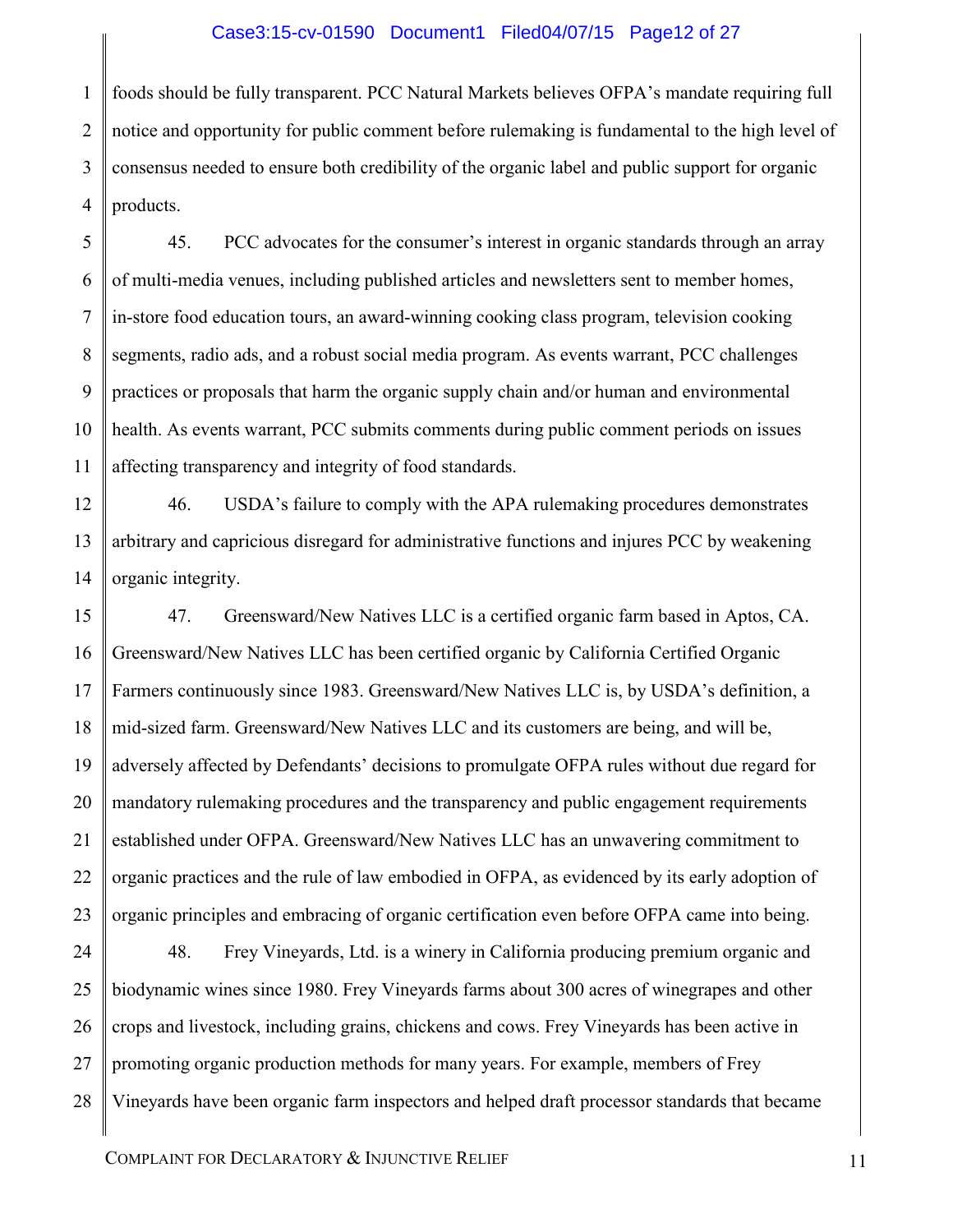### Case3:15-cv-01590 Document1 Filed04/07/15 Page13 of 27

1 2 3 4 5 6 7 8 9 10 11 part of USDA's National Organic Program. Frey Vineyards has defended organic integrity at the National Organics Standards Board by testifying against a petition seeking to allow a prohibited substance to be added to the National Organics Program's list of allowed substances. It has come to Frey Vineyards' attention that USDA is proposing weakening Sunset Notice provisions by bypassing OFPA rulemaking procedures. This would obviously compromise organic label integrity, and would seriously undermine consumer trust in the organic regulatory program and organic products. This rapidly growing agricultural sector derives much of its strength from public trust in the maintenance and transparency of the regulatory system which gives consumers trust and confidence that the products they are buying meet the standards of integrity they have come to expect. Bypassing and undermining these regulatory procedures to lessen input into the process cannot inspire confidence in the system, and will lead to consumer mistrust.

12 13 14 15 16 49. Plaintiff Maine Organic Farmers and Gardeners Association (MOFGA) is a nonprofit organization based in Unity, Maine with more than 11,000 dues-paying members. MOFGA membership includes certified organic farmers and gardeners, organic consumers, producers, retailers and certifiers. Our members are primarily residents of Maine, but MOFGA has members in many states around the nation as well.

17 18 19 20 50. MOFGA works to help farmers and gardeners grow organic food, fiber, and other crops; protect the environment; recycle natural resources; increase local food production; support rural communities; and illuminate for consumers the connection between healthful food and environmentally sound farming practices.

21 22 23 24 25 51. To achieve its goals, MOFGA certifies organic farmers according to USDA rules and regulations, trains organic farmers in production methods and certification requirements, provides educational materials to organic consumers to help guide their purchasing decisions and advises others regarding the positive role organic food production and consumption can play in creating a healthful food supply.

26 27 52. USDA's unwillingness to act in accordance with the APA rulemaking procedures and the resulting Sunset Notice injures MOFGA members by weakening organic integrity,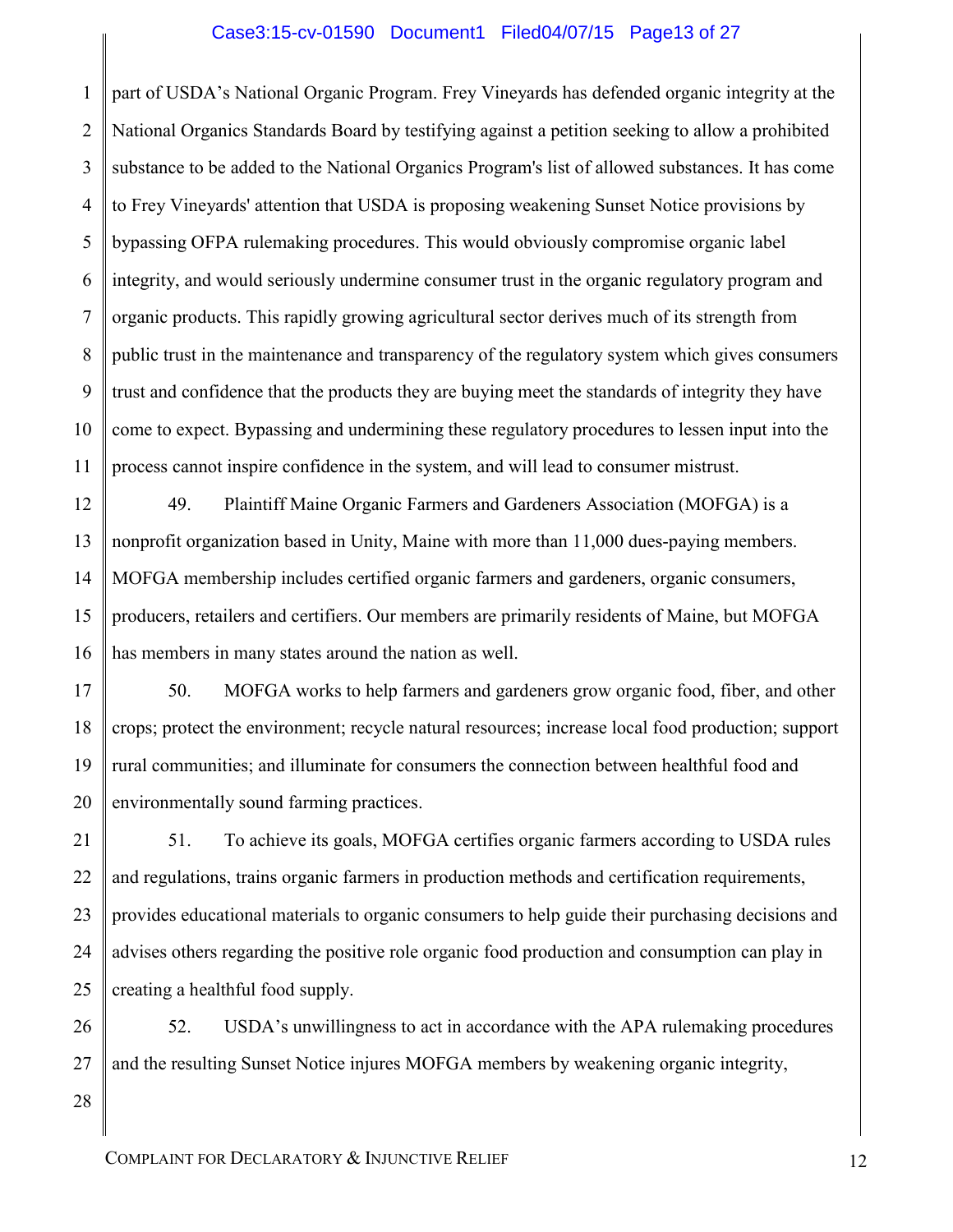1 2 creating inconsistent organic production standards, and demonstrating arbitrary implementation of administrative functions.

3 4 5 6 7 8 9 10 53. The Ohio Ecological Food and Farm Association (OEFFA) is a 501(c)3 nonprofit organization based in Columbus, Ohio. From 1981 until 2002, OEFFA offered organic certification services for Ohio's organic producers and since 2002, its sister organization, OEFFA Certification has done so as a USDA accredited certifier. OEFFA is a broad-based membership organization that includes 3400 certified organic farmers, consumers, backyard gardeners, sustainable farmers, homesteaders, and others. OEFFA and its members oppose Defendants' disregard for mandatory rulemaking procedures, including advance notice and comment, as required by the Administrative Procedure Act.

11 12 13 14 15 16 54. Plaintiff organizations have standing to bring this action on behalf of themselves and their members. Members of Plaintiff organizations depend on the integrity of the organic label and suffer injury when it is weakened. The above-described interests of the Plaintiff organizations and their members have been and will continue to be adversely affected and irreparably injured by Defendants' decision to issue the Sunset Notice without regard to rulemaking procedures.

### 17 *Defendants*

55. Defendant Tom Vilsack is the Secretary of USDA. The Secretary is the official ultimately responsible for the National Organic Program and for compliance with all OFPA and APA laws and regulations. The Secretary is sued in his official capacity.

56. Defendant Anne Alonzo is the Administrator of USDA's Agricultural Marketing Service. She is legally responsible for overseeing USDA's Agricultural Marketing Service, which administers several programs to support U.S. agriculture, including the National Organic Program. As Administrator of USDA's Agricultural Marketing Service, she is legally responsible for the National Organic Program and the Program's compliance with all OFPA and APA laws and regulations. The Administrator is sued in her official capacity.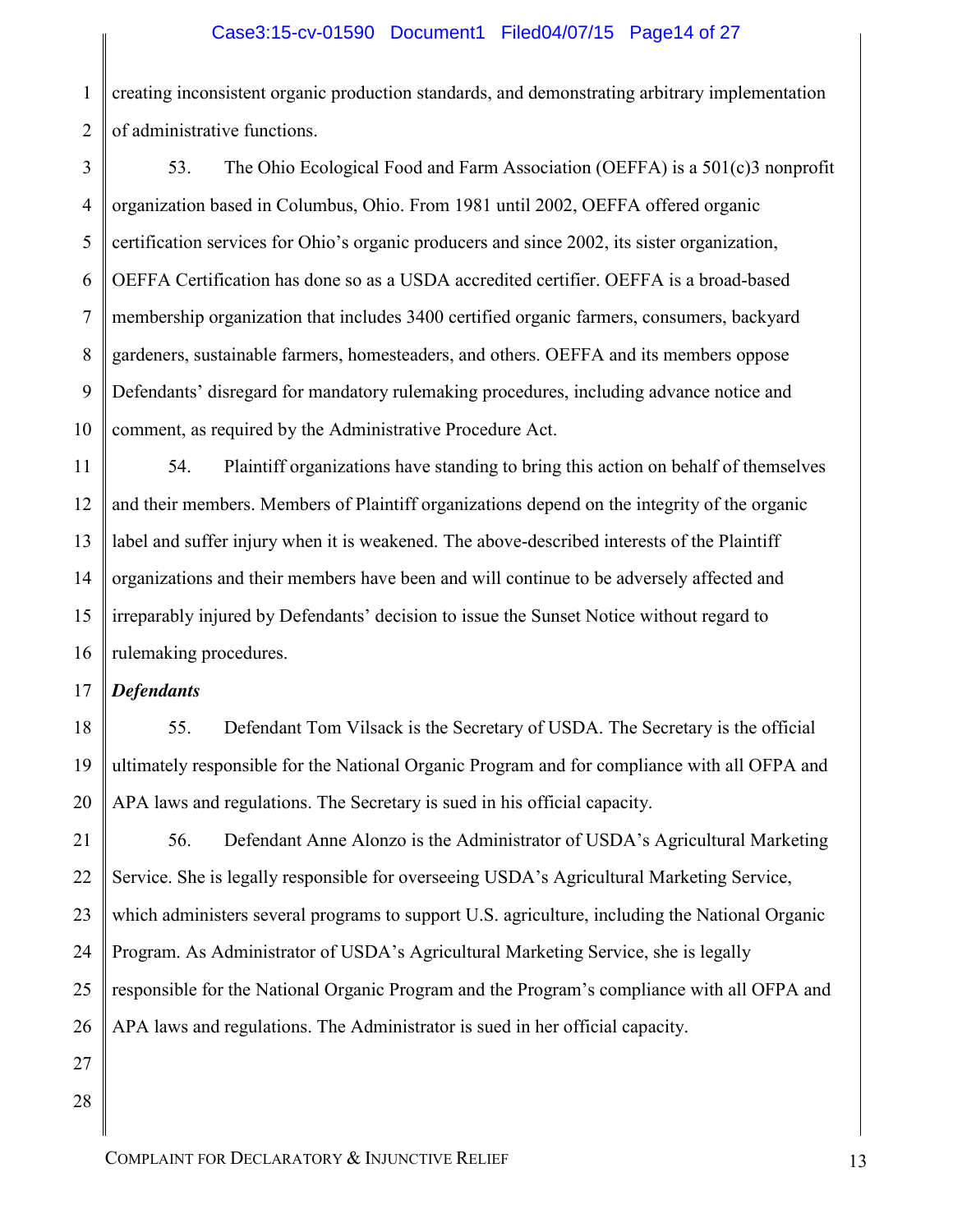57. Defendant Miles McEvoy is the Deputy Administrator of the National Organic Program. He is legally responsible for overseeing National Organic Program activities, including the National Organic Standards Board. The Deputy Administrator is sued in his official capacity.

### **LEGAL BACKGROUND**

#### 5 *Organic Foods Production Act (OFPA)*

1

2

3

4

6

7

8

9

10

58. With the passage of OFPA, Congress created a national organic production framework that aimed to achieve three general purposes: (1) establish national standards governing the marketing of certain agricultural products as organically produced products, (2) assure consumers that organically produced products meet consistent standards; and (3) facilitate interstate commerce in fresh and processed food that is organically produced. 7 U.S.C. § 6501.

11 12 13 14 15 16 17 18 59. To achieve these purposes, OFPA established three baseline standards that an agricultural product must satisfy to be sold or labeled as organic. 7 U.S.C. § 6504. These fundamental organic standards remain unchanged. The first of these standards requires that organic agricultural products must "have been produced and handled without the use of synthetic chemicals, except as otherwise provided in this chapter." 7 U.S.C § 6504(1)*.* The second standard prohibits organic production on land where synthetic chemicals have been applied in the previous three years, and the third requires compliance with an organic production plan. 7 U.S.C.  $\frac{6504}{2}$  - (3).

19 20 21 22 23 24 60. The first of the three organic standards—the "no synthetics in organic" rule allows for limited exceptions as provided for in OFPA. The primary exception provided for in OFPA is found in the mandate that the Secretary establish a National List of both exempted synthetic substances and prohibited natural substances. 7 U.S.C. § 6517(a)-(b). Under OFPA, only if a substance undergoes review and is then approved for addition to the National List, can it be used in organic production—despite the fact that it is inherently not organic. *Id.*

25 26 27 28 61. OFPA requires that substances undergo rigorous review before inclusion on the National List. The National List may provide for the use of synthetic substances and prohibited natural substances only if the Secretary determines the substance would not be harmful to human health or the environment, the substance is necessary because of the unavailability of wholly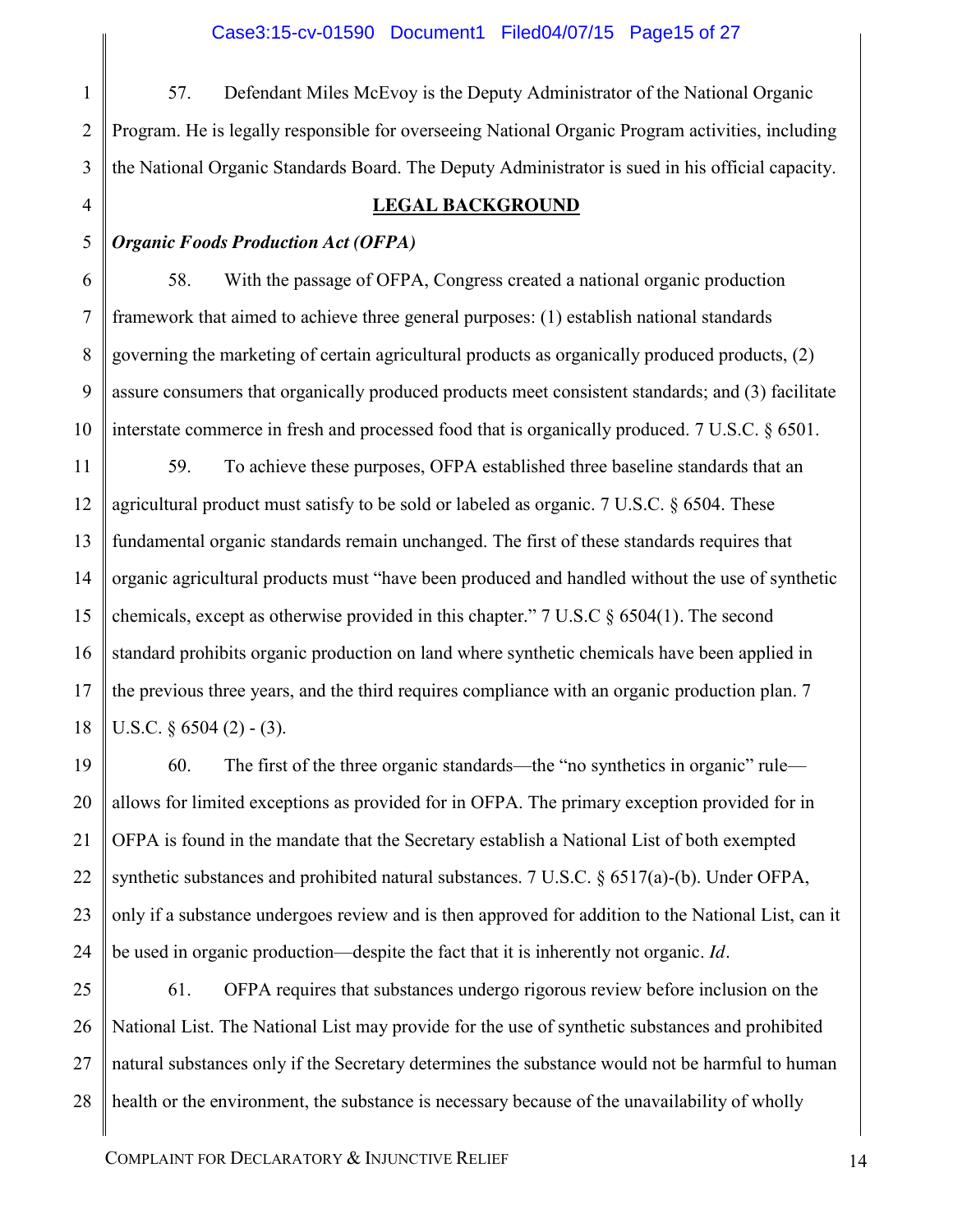1 2 natural substitute products, and the substance is consistent with organic farming and handling. 7 U.S.C. §  $6517(c)(1)(A)(i)-(iii)$ .

3 4 5 6 7 62. Specific exemptions on the National List must be developed using the "Procedures for Establishing the National List." 7 U.S.C.  $\S$  6517(c)(1)(C). Procedures for establishing the National List require that the Secretary shall base the National List on "a proposed national list or proposed amendments to the National List developed by the National Organic Standards Board." 7 U.S.C. § 6517(d)(1).

8 9 10 11 12 13 14 63. OFPA procedures for establishing the National List also state that the Secretary "may not include exemptions for the use of specific synthetic substances in the National List other than those exemptions contained in the Proposed National List or Proposed Amendments to the National List." 7 U.S.C. § 6517(d)(2). Thus, even if the Secretary believes a synthetic chemical should be added to the National List, he cannot do so unless the National Organic Standards Board has included that chemical on its Proposed National List or Proposed Amendments to the National List.

15 16 17 18 19 20 21 22 64. Under OFPA both the establishment and amendment of the National List require transparency and public engagement. The statutory procedures for establishing the National List state that the Secretary must publish the Proposed National List or any Proposed Amendments to the National List in the Federal Register and seek public comment on such proposals. 7 U.S.C. § 6517(d)(4). The Federal Register publication must include Changes to the Proposed National List or Proposed Amendments that are recommended by the Secretary, meaning that the public must be aware of both the original recommendations of the National Organic Standards Board and the Secretary's amendments to those recommendations. *Id.*

23 24 25 26 27 65. Neither the Secretary nor the National Organic Standards Board can elect whether to carry out the duties assigned to each concerning the National List. It is a mandatory duty of the National Organic Standards Board to develop the Proposed National List or Proposed Amendments to the National List for submission to the Secretary in accordance OFPA's section governing the National List. 7 U.S.C. § 6518(2).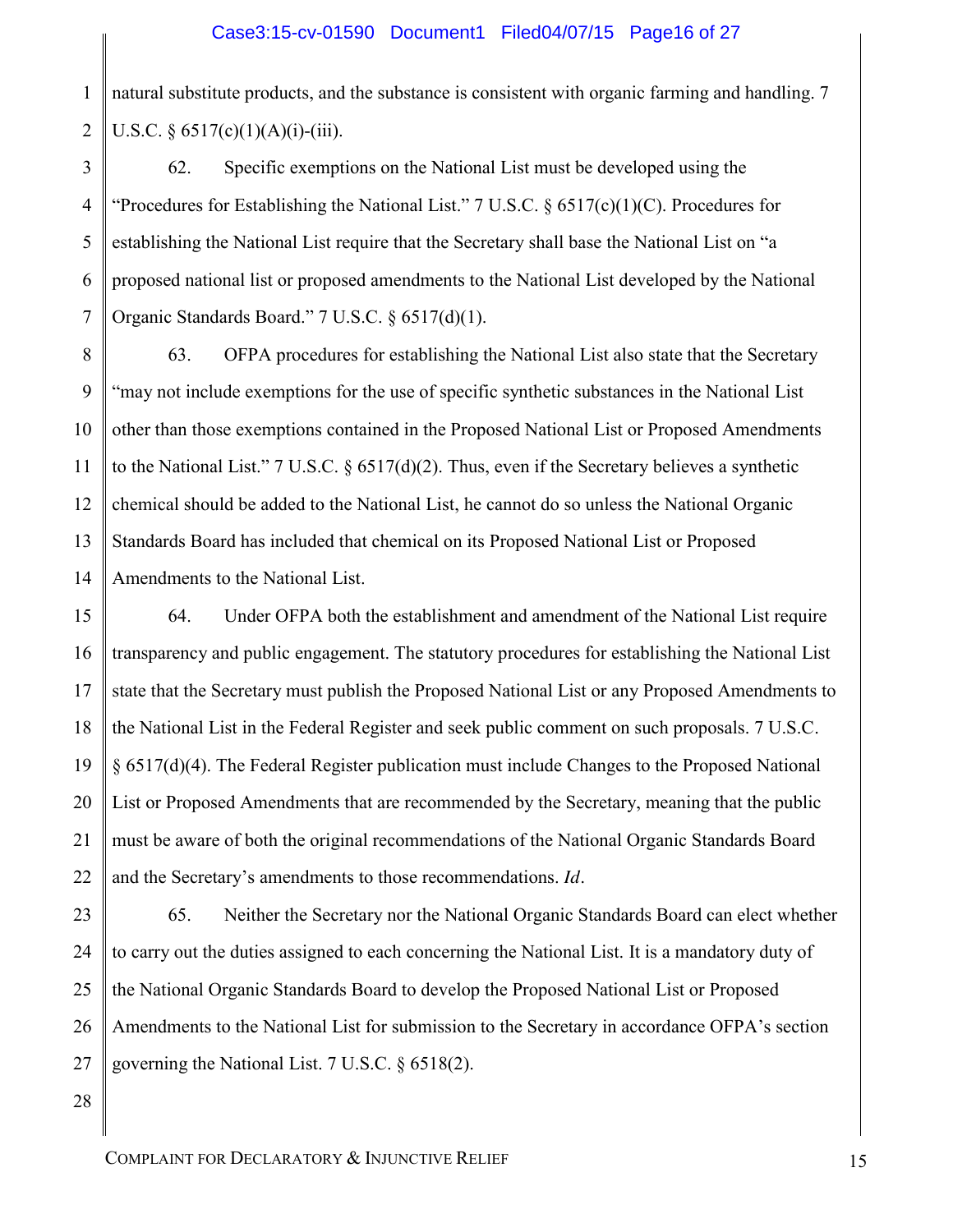### Case3:15-cv-01590 Document1 Filed04/07/15 Page17 of 27

1 2 3 4 5 6 7 8 9 66. Just as OFPA provides for specific and mandatory procedures and standards in establishing the National List, OFPA also places a time limit on the exception granted to the substances placed on the National List and which are inherently contrary to the "no synthetics in organic" rule. Subtitled, "Sunset provision," this provision imposes a five-year limit on a National List material's exemption. The Sunset provision reads: "No exemption or prohibition contained in the National List shall be valid unless the National Organic Standards Board has reviewed such exemption or prohibition as provided in this section within 5 years of such exemption or prohibition being adopted or reviewed and the Secretary has renewed such exemption or prohibition." 7 U.S.C. § 6517(e).

10 11 12 13 67. Thus after five years a substance is no longer exempted and cannot be used in organic production unless two actions occur: (1) the National Organic Standards Board reviews the substance as provided in the National List section of OFPA, and (2) the Secretary decides to renew a material's placement on the National List. *Id*.

#### 14 *Administrative Procedure Act*

68. The APA requires federal agencies to provide notice of proposed rulemaking through publication in the Federal Register. 5 U.S.C. § 553(b). Agencies must also provide "interested persons an opportunity to participate in the rule making through submission of written data, views, or arguments  $\ldots$  " 5 U.S.C. § 553(c).

19 20 21 69. The APA grants a right of judicial review to "[a] person suffering legal wrong because of agency action, or adversely affected or aggrieved by agency action . . . ." 5 U.S.C. § 702.

22 23 24 25 26 70. Under the APA, courts "shall compel agency action unlawfully withheld or unreasonably delayed," *id*. § 706(1), and "hold unlawful and set aside agency action, findings, and conclusions found to be arbitrary, capricious, an abuse of discretion, or otherwise not in accordance with law," *id*. § 706(2)(A). Courts may only review a final agency action, *id*. § 704, and "agency action" includes a "failure to act," *id.* § 551(13)*.*

27 28

15

16

17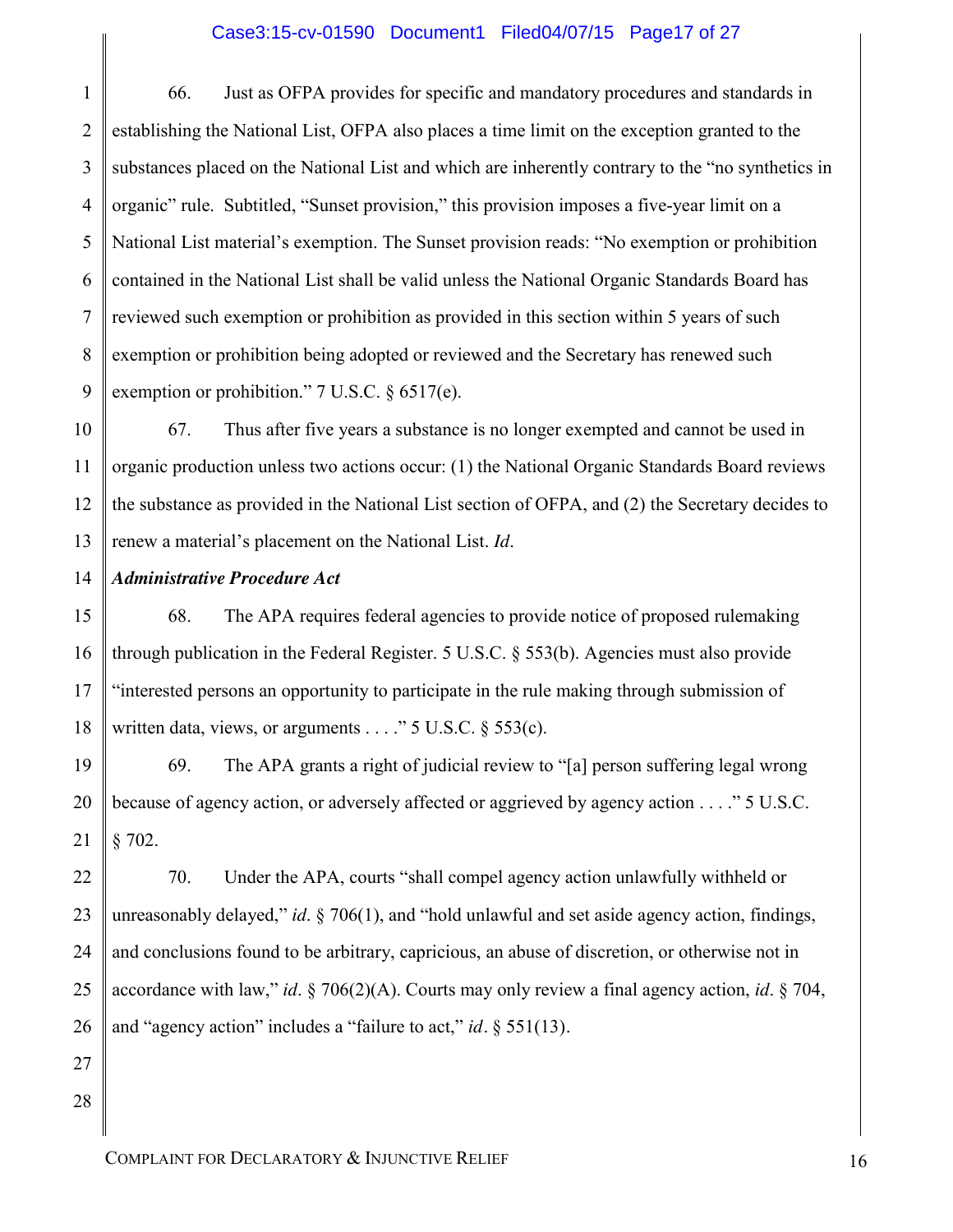## **FACTUAL BACKGROUND**

| $\overline{2}$ | <b>OFPA</b> and the National List                                                                                                                                                                                                                                                                                               |  |  |
|----------------|---------------------------------------------------------------------------------------------------------------------------------------------------------------------------------------------------------------------------------------------------------------------------------------------------------------------------------|--|--|
| 3              | In 1990, Congress passed OFPA, 7 U.S.C. §§ 6501-6523, which tasked the<br>71.                                                                                                                                                                                                                                                   |  |  |
| 4              | Secretary of Agriculture with the establishment of the National Organic Program and developing                                                                                                                                                                                                                                  |  |  |
| 5              | the required underlying regulations. Shortly after OFPA's passage the Secretary appointed the                                                                                                                                                                                                                                   |  |  |
| 6              | first members of the statutorily-mandated National Organic Standards Board, an advisory                                                                                                                                                                                                                                         |  |  |
| 7              | committee generally responsible for assisting the Secretary in the development of standards for                                                                                                                                                                                                                                 |  |  |
| 8              | substances to be used in organic production and advising the Secretary on any other aspects of                                                                                                                                                                                                                                  |  |  |
| 9              | the implementation of OFPA. See 7 U.S.C. $\S$ 6518(a).                                                                                                                                                                                                                                                                          |  |  |
| 10             | Working with the National Organic Standards Board, USDA published in the<br>72.                                                                                                                                                                                                                                                 |  |  |
| 11             | Federal Register the first proposed OFPA rule (Organic Rule) in 1997. <sup>1</sup> Included in the proposed                                                                                                                                                                                                                     |  |  |
| 12             | Organic Rule of 1997 was a review of the activities of the National Organic Standards Board in                                                                                                                                                                                                                                  |  |  |
| 13             | developing the Proposed National List:                                                                                                                                                                                                                                                                                          |  |  |
| 14<br>15       | The Board has reviewed approximately 170 substances, including<br>botanical pesticides as required in section $2119(k)(4)$ of the OFPA (7 U.S.C.<br>$6518(k)(4)$ , for possible placement on the National List, and the Board used<br>technical advisory panels to provide scientific evaluation of the materials               |  |  |
| 16             | considered in its review of the substances.                                                                                                                                                                                                                                                                                     |  |  |
| 17             | The [National Organic Standards Board]'s initial recommendations were<br>presented to the Secretary on August 1, 1994. The [National Organic Standards]                                                                                                                                                                         |  |  |
| 18<br>19       | Board] has continued to make recommendations and has submitted 30 addenda to<br>its initial recommendations.                                                                                                                                                                                                                    |  |  |
| 20             | Despite the National Organic Standards Board's work on developing the Proposed<br>73.                                                                                                                                                                                                                                           |  |  |
| 21             | National List, the National Organic Program's 1997 draft of the Organic Rule and the National                                                                                                                                                                                                                                   |  |  |
| 22             | List incorporated within the draft Organic Rule included substances not recommended by                                                                                                                                                                                                                                          |  |  |
| 23             |                                                                                                                                                                                                                                                                                                                                 |  |  |
| 24             |                                                                                                                                                                                                                                                                                                                                 |  |  |
| 25             |                                                                                                                                                                                                                                                                                                                                 |  |  |
| 26             | National Organic Program, 62 Fed. Reg. 65, 850 (proposed Dec. 16, 1997).                                                                                                                                                                                                                                                        |  |  |
| 27<br>28       | $\frac{2}{3}$ <i>Id.</i> at 65,851; see also National Organic Program, NOSB Final Recommendations,<br>http://www.ams.usda.gov/AMSv1.0/ams.fetchTemplateData.do?template=TemplateN&navI<br>D=NationalOrganicProgram&leftNav=NationalOrganicProgram&page=NOSBFinalRecomm<br>endations&description=NOSB%20Final%20Recommendations. |  |  |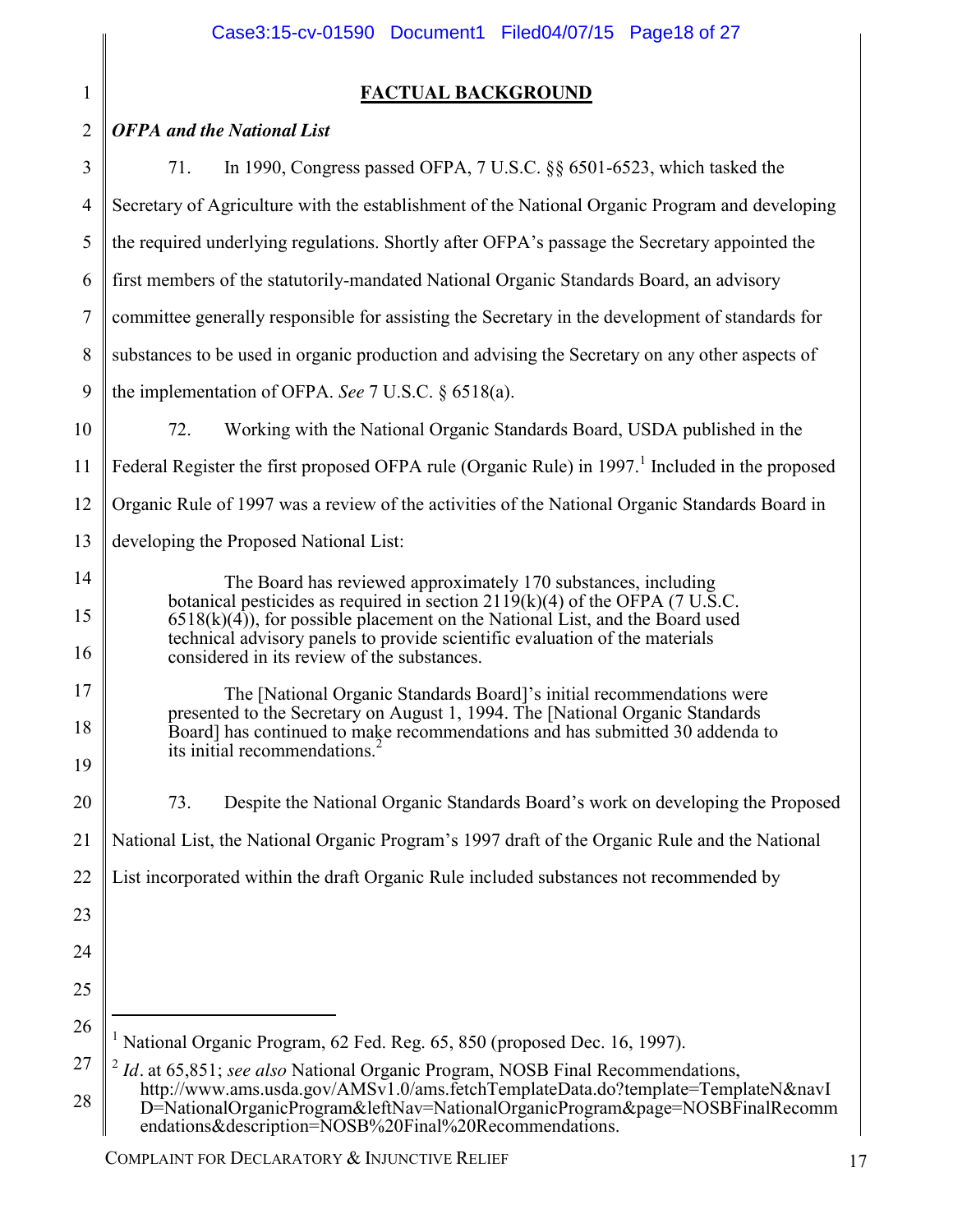### Case3:15-cv-01590 Document1 Filed04/07/15 Page19 of 27

1 2 National Organic Standards Board or included in the Board's Proposed National List, an action which spurred an outpouring of public comments and organic community backlash.<sup>3</sup>

3 4 5 6 7 8 9 74. In response to the public comments, the National Organic Program revised its proposed Organic Rule and published an amended version of it in the Federal Register on March 13, 2000.4 Included in the National Organic Program's explanation for the revisions was the statement that "[t]he first proposal included some substances on the National List that were not recommended by the National Organic Standards Board. This proposal contains no substances on the approved list that were not found in the National Organic Standards Board's recommendations."<sup>5</sup>

10 11 12 75. After receiving public comments on the revised proposed Organic Rule, the National Organic Program promulgated the final Organic Rule in December 2000 with still additional requests for public comments.<sup>6</sup>

13 14 15 76. Included in the final Organic Rule was the first National List with an effective date of February 20, 2001. This effective date would be corrected in a later Federal Register notice, amending it to April 21, 2001.<sup>7</sup>

16 17 18 77. Described within the final Organic Rule was a general review of the National Organic Standards Board's process and review standards for evaluating substances petitioned to be included on the National List. Guidance on how the public should petition a substance to be

19

20

 $\overline{a}$ 

21

22

<sup>3</sup> Gene Rowson, Congressional Research Service, *98-264 – Organic Foods and the Proposed Federal Certification and Labeling Program*, Sept. 8, 1998, http://cnie.org/nle/crs/abstract.cfm?NLEid=391.

<sup>&</sup>lt;sup>4</sup> National Organic Program, 65 Fed. Reg. 13,512 (proposed March 13, 2000) (to be codified at 7 C.F.R. pt. 205), https://www.federalregister.gov/articles/2000/03/13/00-5723/national- organic-program.

<sup>24</sup> <sup>5</sup> *Id.* at 13,513.

<sup>25</sup>  $6$  National Organic Program, 65 Fed. Reg. 80,548 (Dec. 21, 2000) (to be codified at 7 C.F.R. pt. 205), https://www.federalregister.gov/articles/2000/12/21/00-32257/national-organic-

<sup>26</sup> program; National Organic Program; Correction of the Effective Date Under Congressional Review Act (CRA), 66 Fed. Reg. 15,619 (March 20, 2001),

<sup>27</sup> https://www.federalregister.gov/articles/2001/03/20/01-6836/national-organic-program-<br>correction-of-the-effective-date-under-congressional-review-act-cra.

<sup>28</sup> National Organic Program, 65 Fed. Reg. 80,548 National Organic Program; Correction of the Effective Date Under Congressional Review Act (CRA), 66 Fed. Reg. 15619.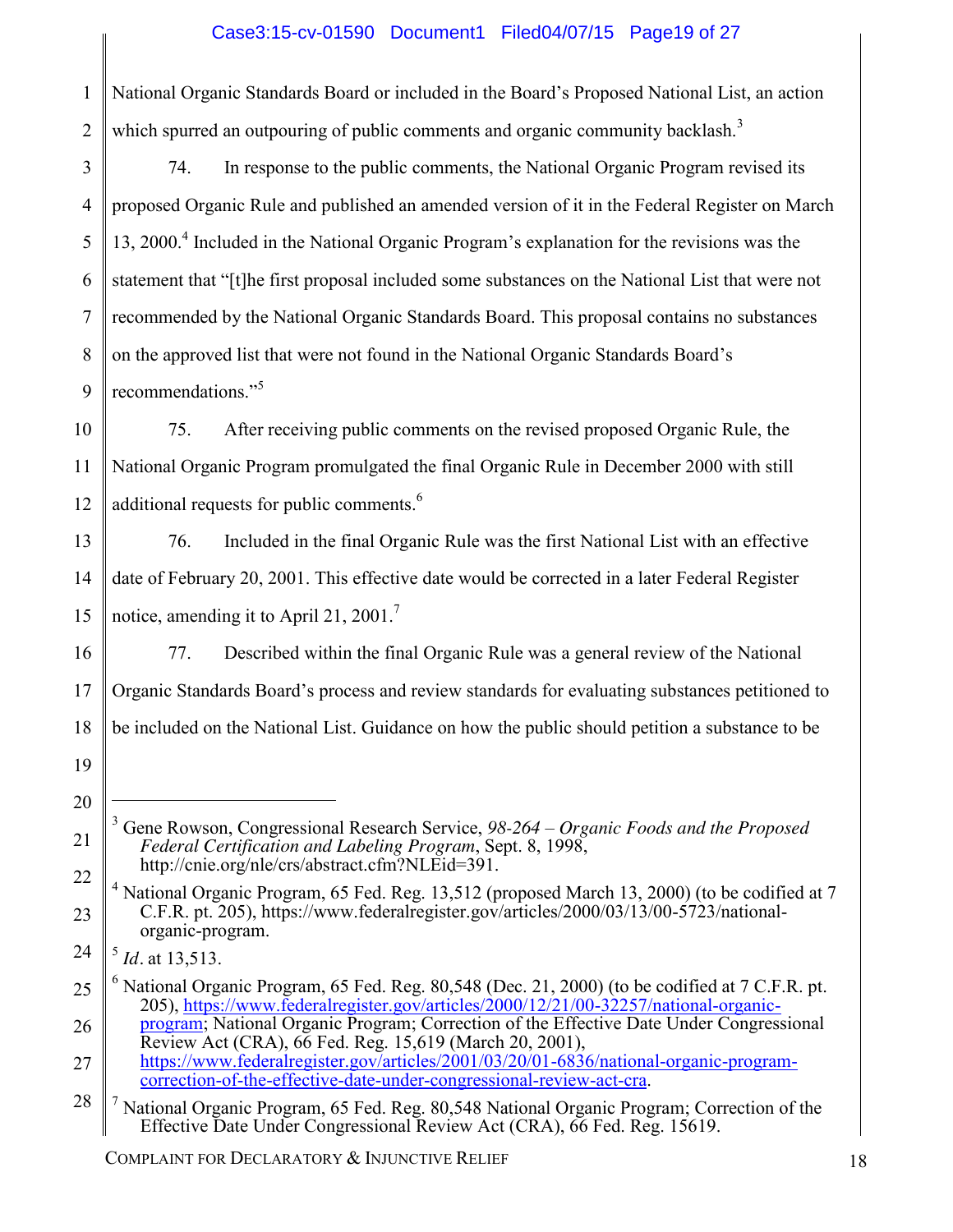# Case3:15-cv-01590 Document1 Filed04/07/15 Page20 of 27

 $\begin{array}{c} \hline \end{array}$ 

| $\mathbf{1}$   | added to the National List, however, was published in a separate Federal Register notice. <sup>8</sup> The                                                                                                                                                                                                                                                                                                  |  |  |  |
|----------------|-------------------------------------------------------------------------------------------------------------------------------------------------------------------------------------------------------------------------------------------------------------------------------------------------------------------------------------------------------------------------------------------------------------|--|--|--|
| $\overline{2}$ | guidance, prepared in a questions and answers format, addressed the kinds of information should                                                                                                                                                                                                                                                                                                             |  |  |  |
| 3              | be included in a petition, where the petition should be directed, and what criteria the National                                                                                                                                                                                                                                                                                                            |  |  |  |
| $\overline{4}$ | Organic Standards Board must apply according to OFPA in evaluating a petition.                                                                                                                                                                                                                                                                                                                              |  |  |  |
| 5              | Despite the final Organic Rule effective date of April 21, 2001, the National<br>78.                                                                                                                                                                                                                                                                                                                        |  |  |  |
| 6              | List's effective date did not commence until October 21, 2002. <sup>9</sup>                                                                                                                                                                                                                                                                                                                                 |  |  |  |
| 7              | <b>Sunset Review</b>                                                                                                                                                                                                                                                                                                                                                                                        |  |  |  |
| 8              | 79.<br>Three years later, on June 17, 2005, the National Organic Program published the                                                                                                                                                                                                                                                                                                                      |  |  |  |
| 9              | First Advanced Notice of Proposed Rulemaking (ANPR) in the Federal Register concerning                                                                                                                                                                                                                                                                                                                      |  |  |  |
| 10             | Sunset Review of materials set to expire on October 21, 2007 (the first Sunset Review ANPR). <sup>10</sup>                                                                                                                                                                                                                                                                                                  |  |  |  |
| 11             | The National Organic Program requested public comment on this ANPR. Contained within the                                                                                                                                                                                                                                                                                                                    |  |  |  |
| 12             | first Sunset Review ANPR is the following statement:                                                                                                                                                                                                                                                                                                                                                        |  |  |  |
| 13             | Expiration of the exempted or prohibited use of substances is provided for under<br>the OFPA's sunset provision. This ANPR announces the sunset of 165 exempted<br>and 9 prohibited substances currently on the National List, which became<br>effective October 21, 2002. This ANPR establishes October 21, 2007, as the date<br>by which the Sunset Review and renewal process must be concluded and also |  |  |  |
| 14             |                                                                                                                                                                                                                                                                                                                                                                                                             |  |  |  |
| 15             |                                                                                                                                                                                                                                                                                                                                                                                                             |  |  |  |
| 16             | begins the public comment process on whether the existing specific exemptions or<br>prohibitions on the National List should be continued. This ANPR discusses how                                                                                                                                                                                                                                          |  |  |  |
| 17             | the National Organic Program will manage the Sunset Review and renewal<br>process.                                                                                                                                                                                                                                                                                                                          |  |  |  |
| 18             |                                                                                                                                                                                                                                                                                                                                                                                                             |  |  |  |
| 19             |                                                                                                                                                                                                                                                                                                                                                                                                             |  |  |  |
| 20             | <sup>8</sup> National Organic Program, Submission of Petitions for Evaluation of Substances for Inclusion                                                                                                                                                                                                                                                                                                   |  |  |  |
| 21             | on or Removal From the National List of Substances Allowed and Prohibited in Organic<br>Production and Handling, 65 Fed. Reg. 43,259 (July 13, 2000) (notice of guidelines and call                                                                                                                                                                                                                         |  |  |  |
| 22             | for national list petitions), https://www.federalregister.gov/articles/2000/07/13/00-<br>17689/submission-of-petitions-for-evaluation-of-substances-for-inclusion-on-or-removal-                                                                                                                                                                                                                            |  |  |  |
| 23             | from-the-national.                                                                                                                                                                                                                                                                                                                                                                                          |  |  |  |
| 24             | <sup>9</sup> National Organic Program, Sunset Review, 70 Fed. Reg. 35,177 (June 17, 2005) (ANPR with<br>req. for comment), https://www.federalregister.gov/articles/2005/06/17/05-12007/national-<br>organic-program-sunset-review.                                                                                                                                                                         |  |  |  |
| 25             | $10$ <i>Id.</i> ("As required by the Organic Foods Production Act of 1990 (OFPA), the allowed use of<br>165 synthetic and non-synthetic substances in organic production and handling will expire on                                                                                                                                                                                                        |  |  |  |
| 26<br>27       | October 21, 2007. In addition, prohibitions on the use of 9 non-synthetic substances will<br>expire in organic production on October 21, 2007.")                                                                                                                                                                                                                                                            |  |  |  |
| 28             | <sup>11</sup> National Organic Program, Sunset Review, 70 Fed. Reg. 35,177 (June 17, 2005) (ANPR with<br>req. for comment), https://www.federalregister.gov/articles/2005/06/17/05-12007/national-<br>organic-program-sunset-review.                                                                                                                                                                        |  |  |  |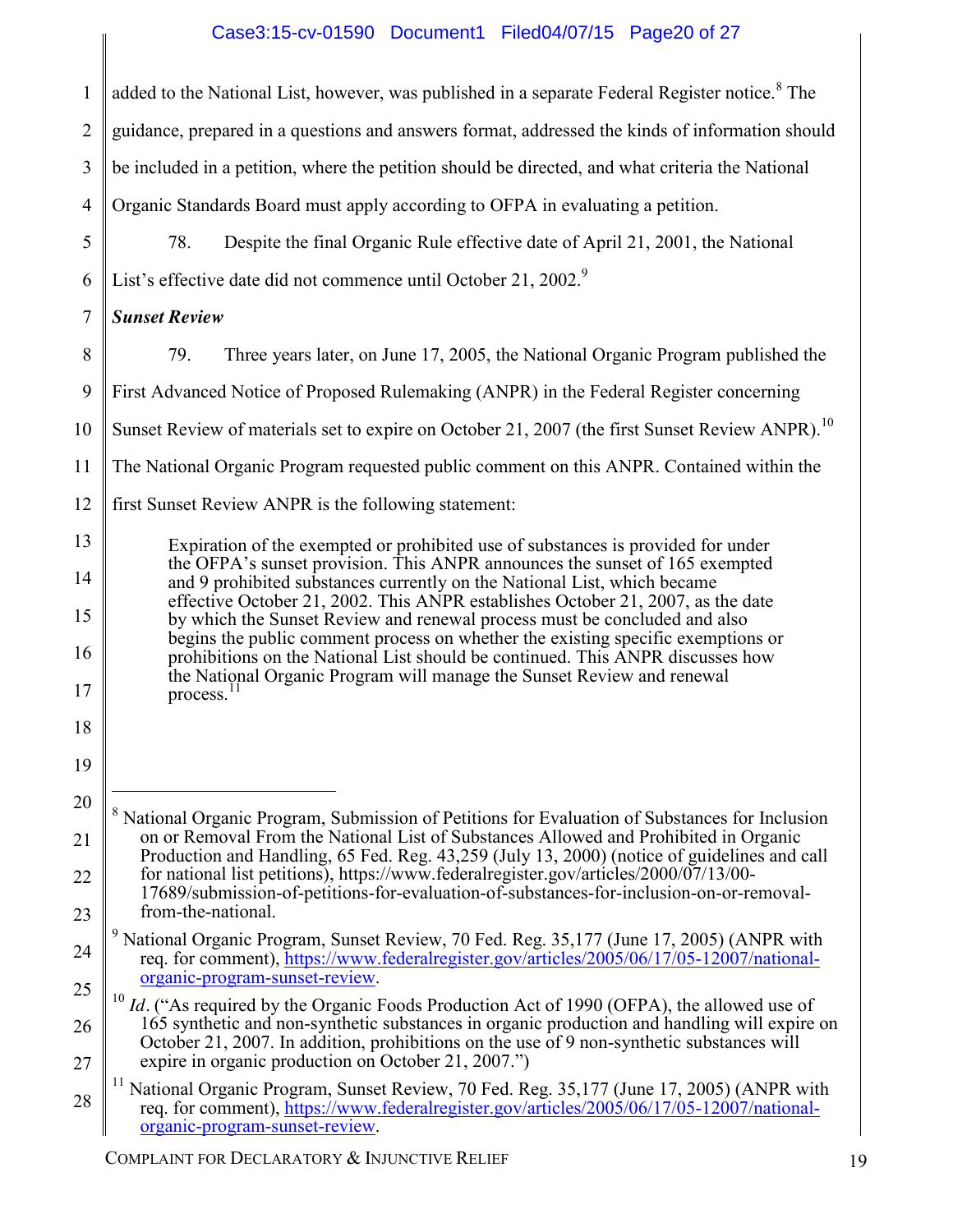### Case3:15-cv-01590 Document1 Filed04/07/15 Page21 of 27

1 2 3 The ANPR goes on to describe the review and renewal process and substances facing expiration, with specific subsections included in the ANPR subtitled, "Sunset Process" and "Guidance on Submitting Your Comments."<sup>12</sup>

4 5 6 7 8 9 10 80. After receiving comments on the first Sunset Review ANPR and conducting multiple public National Organic Standards Board meetings, the National Organic Program published a proposed rule to implement the National Organic Standards Board recommendations concerning the first Sunset Review on March  $6, 2007$ .<sup>13</sup> Discussed within the proposed rule was a review of the number and nature of public comments received after publication of the first Sunset Review ANPR. The subject matter of the comments included not only discussion of individual substances, but also the process used to review those substances.<sup>14</sup>

11 12 13 14 81. A final rule on the first Sunset Review followed on October 16, 2007, wherein consistent with the recommendations from the National Organic Standards Board, the National Organic Program renewed 165 exemptions and prohibitions on the National List (along with any restrictive annotations) and removed three exemptions*.* 15

15 16 82. Including the first Sunset Review, five Sunset Reviews have occurred between 2005 and 2013,<sup>16</sup> as well as a nutrient vitamin Sunset Review.<sup>17</sup> With each of these five Sunset

18  $\overline{a}$ <sup>12</sup> *Id.*

17

19

21

22

20 <sup>14</sup> *Id.*

- 23 <sup>16</sup> *See id.* and National Organic Program, Sunset Review (2008), 73 Fed. Reg. 59,479(Oct. 09, 2008), https://www.federalregister.gov/articles/2008/10/09/E8-24114/national-organic-
- 24 program-nop-sunset-review-2008; National Organic Program, Sunset Review (2011), 76 Fed. Reg. 46,595 (Aug. 03, 2011), https://www.federalregister.gov/articles/2011/08/03/2011-
- 25 19659/national-organic-program-nop-sunset-review-2011; National Organic Program, Sunset Review (2012)77 Fed. Reg. 33,290 (June 06, 2012),
- 26 27 https://www.federalregister.gov/articles/2012/06/06/2012-13523/national-organic-programnop-sunset-review-2012; National Organic Program, Sunset Review (2013), 78 Fed. Reg. 61,154 (Oct. 3, 2013), https://www.federalregister.gov/articles/2013/10/03/2013- 24208/national-organic-program-nop-sunset-review-2013.

COMPLAINT FOR DECLARATORY & INJUNCTIVE RELIEF 20

<sup>&</sup>lt;sup>13</sup> National Organic Program, Sunset Review, 72 Fed. Reg. 9872 (proposed March 6, 2007) (to be codified at 7 C.F.R. pt. 205), https://www.federalregister.gov/articles/2007/03/06/E7- 3829/national-organic-program-sunset-review.

<sup>&</sup>lt;sup>15</sup> National Organic Program, Sunset Review , 72 Fed. Reg. 58,469 (Oct. 16, 2007),<br>https://www.federalregister.gov/articles/2007/10/16/E7-20326/national-organic-program-<br>sunset-review.

<sup>28</sup> <sup>17</sup> National Organic Program (NOP); Sunset Review (2012) for Nutrient Vitamins and Minerals, 77 Fed. Reg. 1980 (proposed Jan. 12, 2012),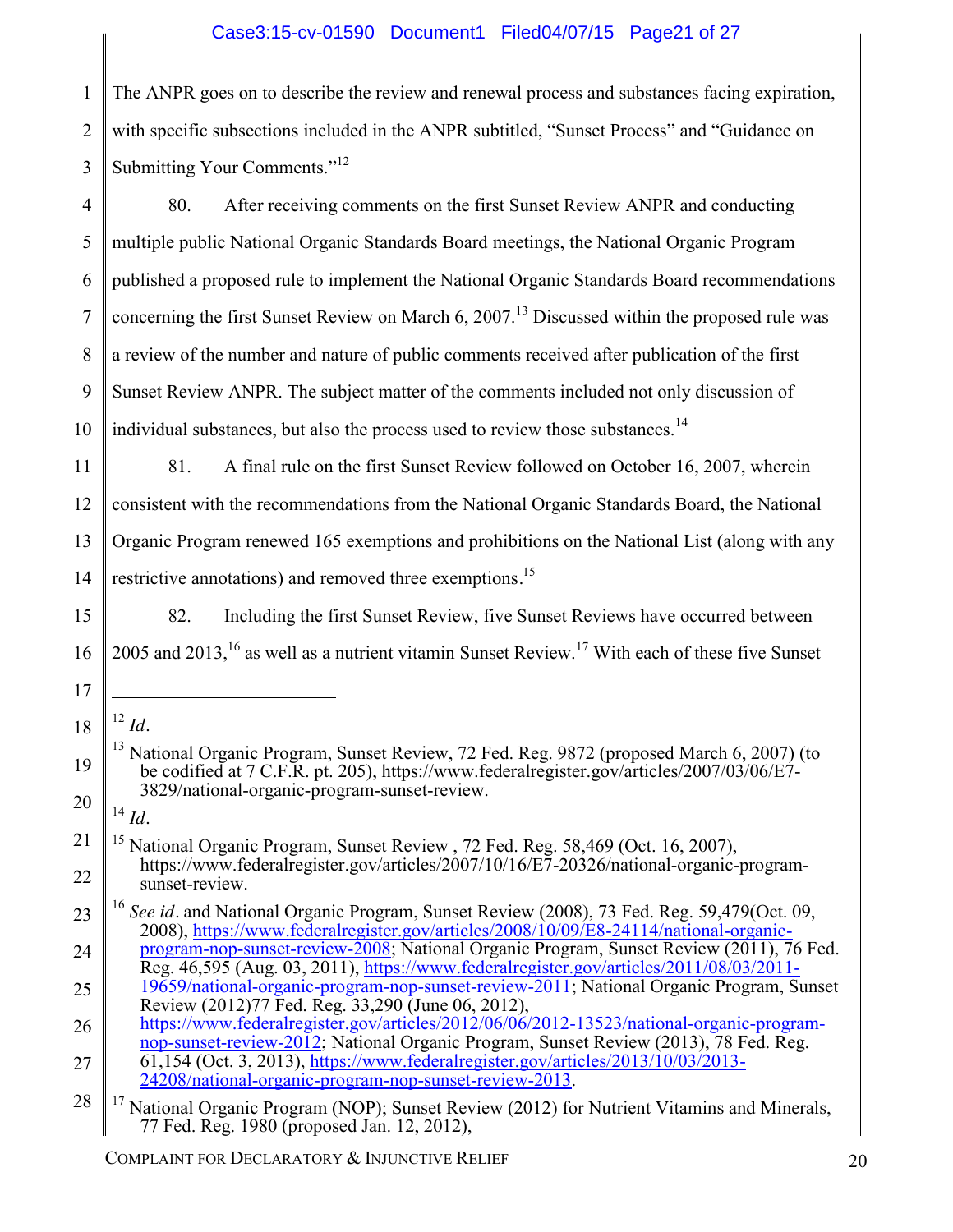### Case3:15-cv-01590 Document1 Filed04/07/15 Page22 of 27

1 2 3 4 5 6 Reviews and the nutrient vitamin Sunset Review, the National Organic Program utilized the same notice and comment process, initiating the relevant Sunset Review process with an ANPR, inviting public comment on the ANPR, following the ANPR with one or more National Organic Standards Board public meetings, publishing a proposed rule based on the recommendations of the National Organic Standards Board resulting from open discussion and votes taken at those public meetings, and finally, publishing a final Sunset Review rule.

7 8 9 83. Each of the ANPRs and proposed rules corresponding to the Sunset Reviews invited public comment and included a description of the standards and process utilized in the Sunset Review. 18

10 *The Revised Sunset Review*

11 12 13 84. On September 16, 2013, Defendants published in the Federal Register the Notification of Sunset Process (Sunset Notice), which imposed new, mandatory standards and Sunset Review procedures.<sup>19</sup> No comment period was provided.

14 15 16 17 18 19 85. In the Sunset Notice, the National Organic Program states that the "Sunset Process described in [this Sunset Notice] will be used for future Sunset Reviews and renewals, unless [the Agricultural Marketing Service] replaces or updates this document. This document replaces the process that [the Agricultural Marketing Service] described in the first Advanced notice of Proposed Rulemaking (ANPR) for Sunset Review published in the Federal Register on June 17, 2005 (70 FR 35177)."<sup>20</sup>

https://www.federalregister.gov/articles/2012/01/12/2012-354/national-organic-program- nop-sunset-review-2012-for-nutrient-vitamins-and-minerals.

24 25 26 27 <sup>18</sup> See, e.g., National Organic Program; Sunset Review (2008), 72 Fed. Reg. 73,667 (Dec. 28, 2007) (ANPR with req. for comments), https://www.federalregister.gov/articles/2007/12/28/E7-25270/national-organic-programnop-sunset-review-2008; National Organic Program; Sunset Review (2008), 73 Fed. Reg. 40194 (proposed July 14, 2008), https://www.federalregister.gov/articles/2008/07/14/E8- 15389/national-organic-program-nop-sunset-review-2008.

28 <sup>19</sup> National Organic Program, Sunset Process, 78 Fed. Reg. 56,811, 56,812 (Sept. 16, 2013) (notification of Sunset process).

20

21

22

 $\overline{a}$ 

23

COMPLAINT FOR DECLARATORY & INJUNCTIVE RELIEF 21

<sup>20</sup> *Id*.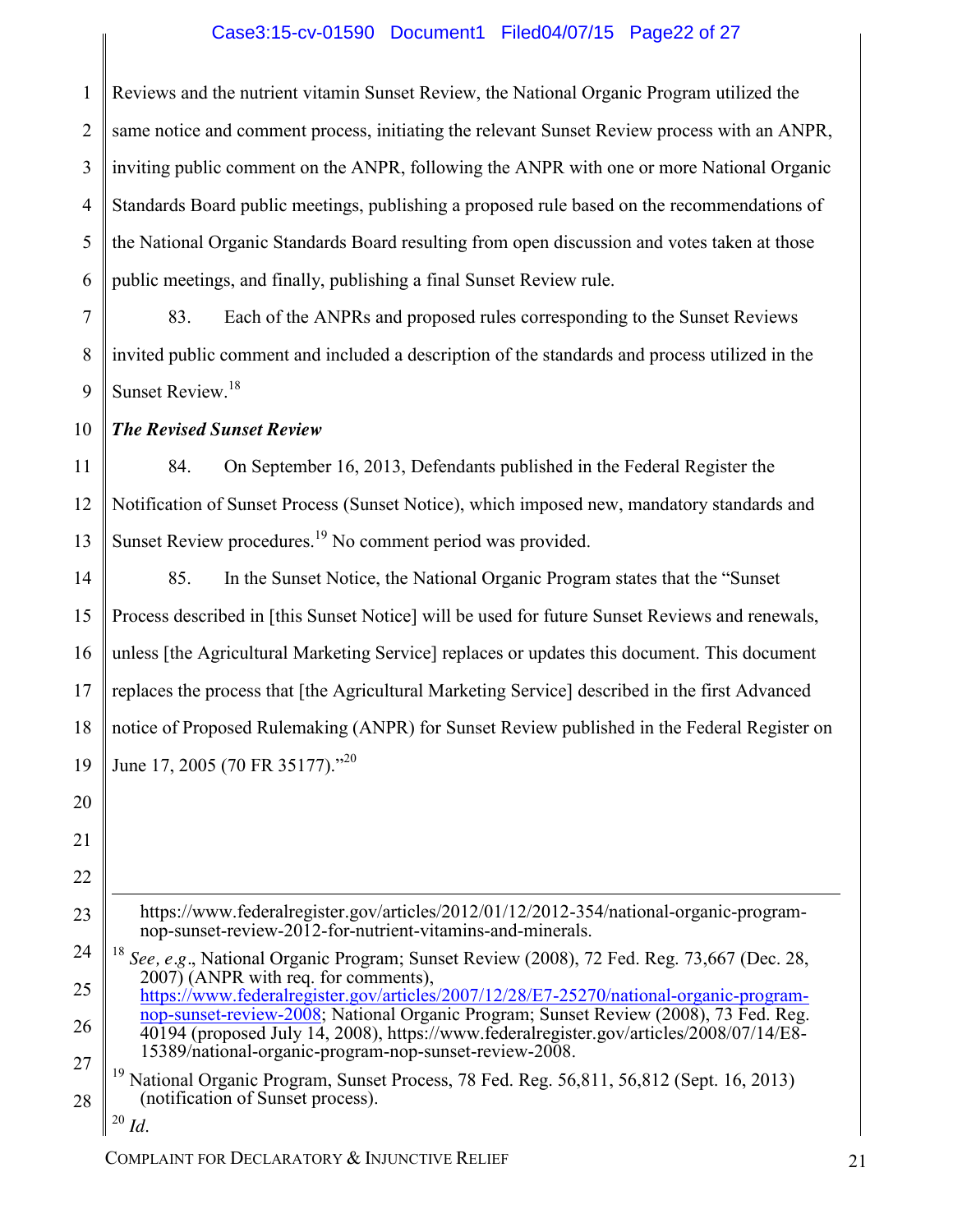| $\mathbf{1}$   | 86.<br>Significant substantive changes resulted from the Sunset Notice. While there are                                                                                                                            |
|----------------|--------------------------------------------------------------------------------------------------------------------------------------------------------------------------------------------------------------------|
| $\overline{2}$ | numerous issues with the changes implemented, the most problematic and at odds with the                                                                                                                            |
| 3              | standards and directives of OFPA included the following:                                                                                                                                                           |
| 4              | Subcommittees—not the full, balanced National Organic Standards Board—                                                                                                                                             |
| 5              | conduct the sunset review in instances where proposals to remove do not arise. This<br>is problematic because (1) it vests the ultimate authority of deciding whether a material                                   |
| 6              | should be proposed for removal in the subcommittee (an unbalanced representation of the<br>National Organic Standards Board), and (2) it only allows a vote of the full National                                   |
| 7              | Organic Standards Board for materials for which removal proposals are included in the<br>preliminary review. If a material is not proposed for removal in the subcommittee's                                       |
| 8              | published preliminary review, then it will be considered untimely to make a motion to<br>remove the material or present new information for consideration of the National Organic                                  |
| 9              | Standards Board.                                                                                                                                                                                                   |
| 10             | "No additions" (7 U.S.C. 6517(2)) provision may be violated. If the National Organic<br>Standards Board does not cast a decisive vote to renew a synthetic material that has not                                   |
| 11             | been proposed for removal in the subcommittee's preliminary review, then USDA's<br>decision to renew may actually be in conflict with the "no additions" provision because                                         |
| 12             | the decisive vote of the National Organic Standards Board concerning that synthetic was<br>unconfirmed.                                                                                                            |
| 13             | The default expiration standard is reversed to one of default retention. This standard<br>$\bullet$                                                                                                                |
| 14             | is undermined in three ways: (1) subcommittees must develop a proposal to remove<br>materials; (2) National Organic Standards Board must cast a two-thirds decisive vote to                                        |
| 15             | remove, not renew; and (3) substance remains on the National List at Sunset unless the<br>subcommittee proposes removal, the National Organic Standards Board votes to remove,<br>and USDA accepts recommendation. |
| 16             | <b>Public opportunity for input on sunset materials and National Organic Standards</b>                                                                                                                             |
| 17             | Board determinations is limited to first publication and meeting. After the                                                                                                                                        |
| 18             | preliminary review is published, even if new information is presented or submitted, it will<br>be considered untimely and a material cannot be proposed for removal during that sunset<br>review.                  |
| 19             |                                                                                                                                                                                                                    |
| 20             | Increases burden on public to apply limited exceptions standard and reduces<br>incentive to seek and develop alternatives. The burden is shifted to the public to make                                             |
| 21             | the case for why a material that is inherently in conflict with the organic standard should<br>not be an exception to organic, rather than requiring the material to continually meet the                          |
| 22             | criteria permitting its exception. This in turn removes the incentive for the organic<br>industry to seek and develop materials that are truly organic and do not require an<br>exemption.                         |
| 23             | 87.<br>In response to publication of the Sunset Notice, numerous groups issued                                                                                                                                     |
| 24             | statements opposing both the secretive and unilateral process behind developing and                                                                                                                                |
| 25             | promulgating the substantive rule, as well as identifying numerous substantive issues within the                                                                                                                   |
| 26             | rule that did not comply with OFPA. Because no comment period accompanied promulgation of                                                                                                                          |
| 27             | the rule, objections to the Sunset Notice were issued in the form of press releases, op-eds, blogs,                                                                                                                |
| 28             |                                                                                                                                                                                                                    |

Case3:15-cv-01590 Document1 Filed04/07/15 Page23 of 27

 $\begin{array}{c} \begin{array}{c} \begin{array}{c} \end{array} \end{array} \end{array}$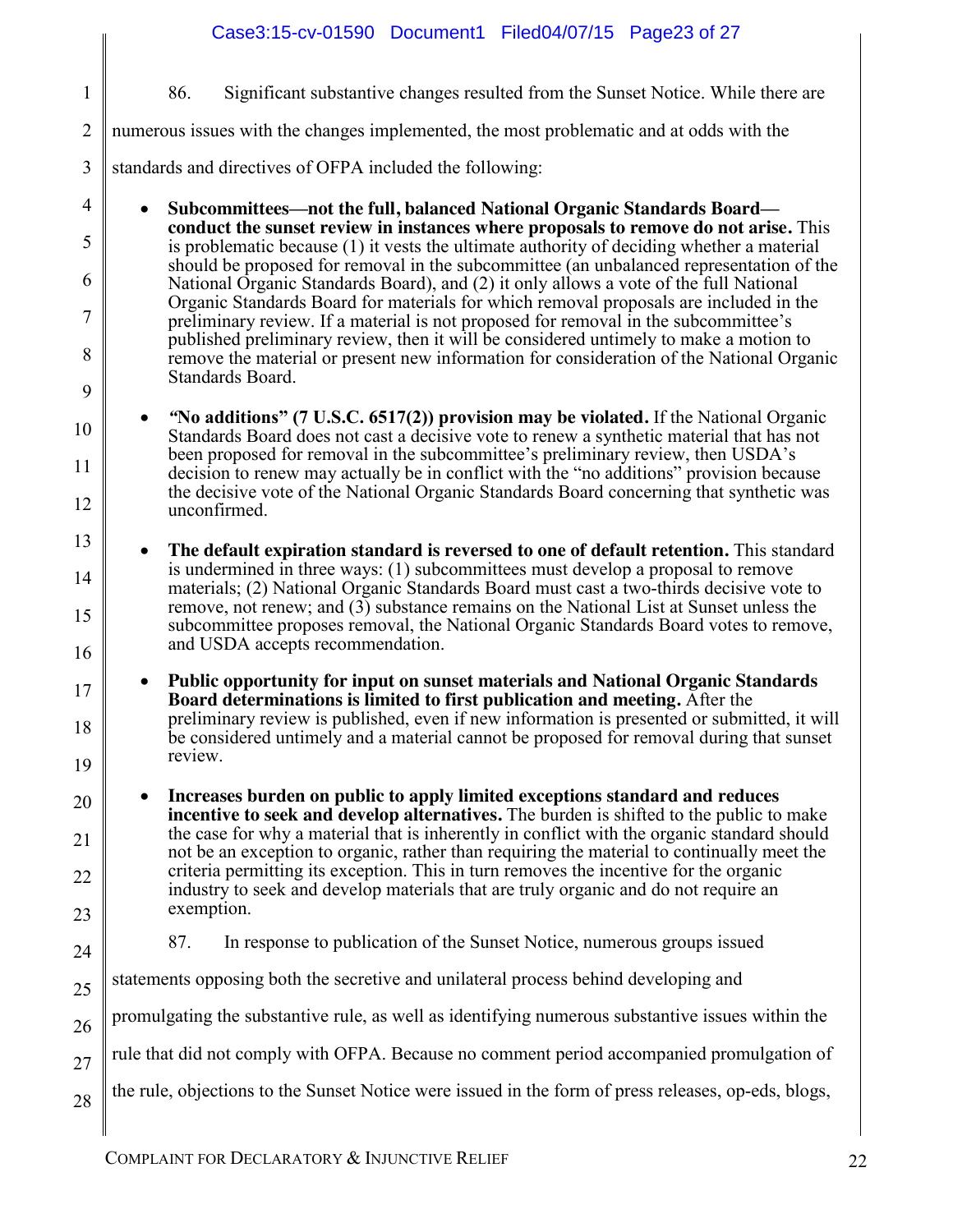### Case3:15-cv-01590 Document1 Filed04/07/15 Page24 of 27

1 2 3 letters, and address within the fall 2013 National Organic Standards Board meeting comments.<sup>21</sup> Objections raised included calls for the retraction of the rule so that it could be properly vetted through the public comment process.

4 5 6 7 8 9 10 11 12 13 14 88. Objectors were not limited to the organic community. On April 24, 2014, Senator Leahy and Representative DeFazio, original drafters of OFPA, sent a letter to Secretary Vilsack expressing their grave concern over both the substance and process of the Sunset Notice. In this letter, the Congressmen noted, "Perhaps the most alarming part of this sunset policy announcement was the decision by the agency to not subject this substantive policy change to full notice and comment rulemaking, a critical step to allow the public to provide scientific and market information to aid the Secretary and the National Organic Standards Board in fulfilling its statutory review duties. Had the agency engaged in the a full rulemaking process for the policy change, it would have given the Secretary the benefit of hearing about the strong objections to this change from the public, from many in the affected organic community, and from Members of Congress, such as ourselves."<sup>22</sup>

15 16 17 18 19 20 21 89. Despite these calls for retraction of the Sunset Notice from all corners of the organic community, National Organic Program made clear at the spring 2014 National Organic Standards Board meeting through public statements, presentations to the public, training materials and sessions for the National Organic Standards Board, and the mandated application of the process and standards established under the Sunset Notice to the 2015 Sunset Review materials that it would not retract the Sunset Notice and issue it subject to public notice and comment.

90. Moreover, because of USDA's failure to subject the Sunset Notice to the scrutiny and input of the organic community, substantive issues within the rule have resulted in

COMPLAINT FOR DECLARATORY & INJUNCTIVE RELIEF 23

22

23

24

 $\overline{a}$ 

<sup>25</sup> 26 See, e.g., Joint Statement of Consumers Union, Food and Water Watch, Beyond Pesticides, and Center for Food Safety, U.S. Department of Agriculture Guts National Organic Law; Circumvents Public Process, *available at* https://consumersunion.org/wpcontent/uploads/2013/09/USDA\_Decison\_on\_National\_List.pdf. Letter from National

Organic Coalition, to Miles McEvoy, NOP-USDA (Nov. 4, 2013) (attached as Exhibit A).

<sup>28</sup> <sup>22</sup> Letter from Sen. Patrick Leahy and Rep. Peter DeFazio, Congress of the United States, to Sec. Thomas J. Vilsack, Dept. of Agric. (April 24, 2014), http://www.cornucopia.org/USDA/LeahyDeFazioSunset.pdf.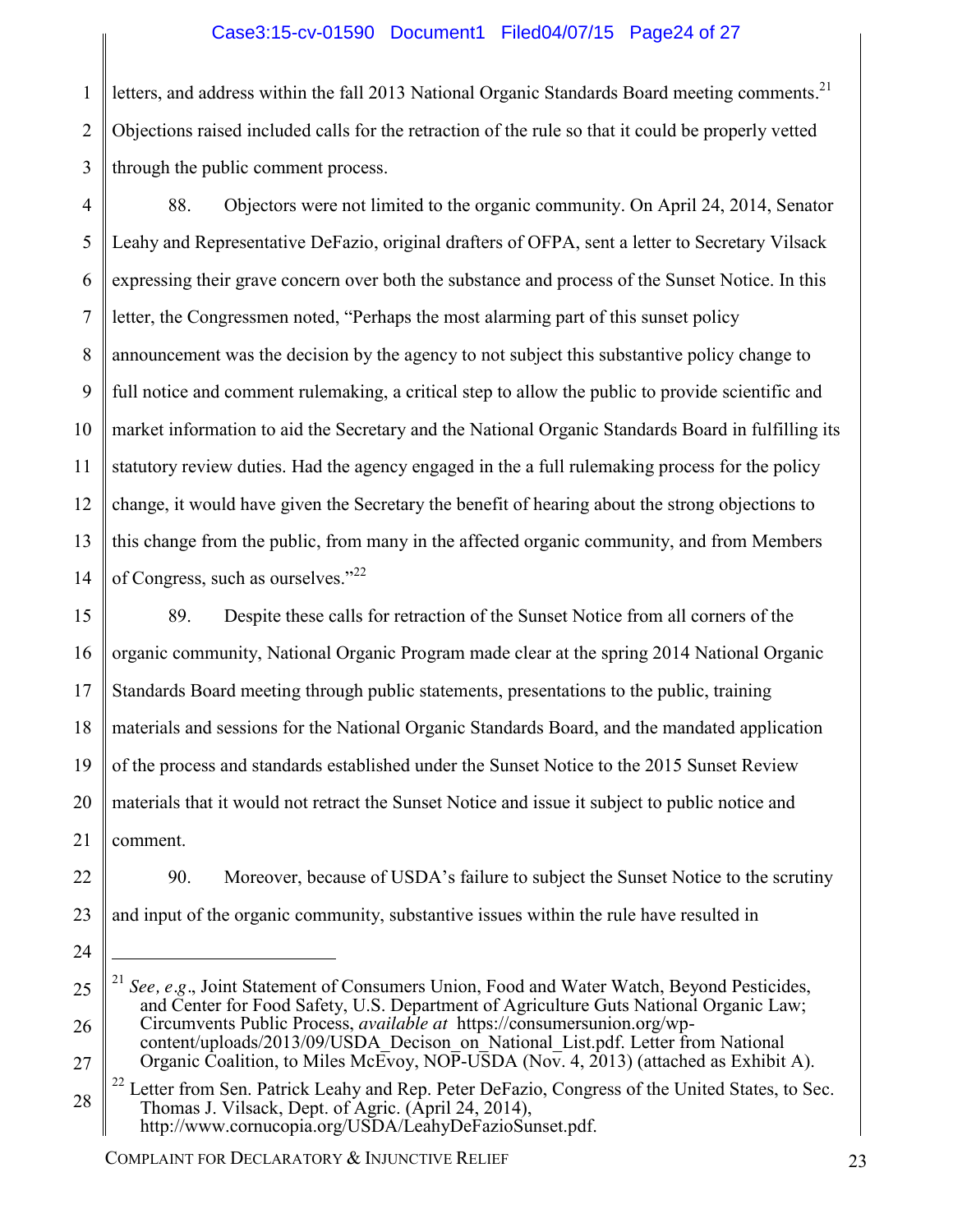## Case3:15-cv-01590 Document1 Filed04/07/15 Page25 of 27

I

| 1              | inconsistent application of OFPA standards and confusion among the regulated community, and                                                                                                                                                  |
|----------------|----------------------------------------------------------------------------------------------------------------------------------------------------------------------------------------------------------------------------------------------|
| $\overline{2}$ | arbitrary and capricious actions on the part of the National Organic Program and Secretary in                                                                                                                                                |
| 3              | applying the very procedures and standards espoused in the Sunset Notice. <sup>23</sup>                                                                                                                                                      |
| 4              | USDA's issuance of the September 16, 2013, Sunset Notice without adherence to<br>91.                                                                                                                                                         |
| 5              | APA rulemaking requirements, including the offering of a public comment period, is arbitrary,                                                                                                                                                |
| 6              | capricious, and not in accordance with OFPA and the APA.                                                                                                                                                                                     |
| 7              | USDA's arbitrary and capricious actions and failure to utilize required rulemaking<br>92.                                                                                                                                                    |
| 8              | procedures weakens the integrity of the organic program by creating inconsistent organic                                                                                                                                                     |
| 9              | production standards and causing injury to organic consumers, producers, certifiers, and others.                                                                                                                                             |
| 10             | <b>FIRST CAUSE OF ACTION</b>                                                                                                                                                                                                                 |
| 11             | DEFENDANTS VIOLATED THE APA BY FAILING TO PROVIDE SUFFICIENT                                                                                                                                                                                 |
| 12             | PUBLIC NOTICE AND COMMENT ON THE SUNSET NOTICE                                                                                                                                                                                               |
| 13             | Plaintiffs hereby incorporate paragraphs one through ninety-two as set forth<br>93.                                                                                                                                                          |
| 14             | herein.                                                                                                                                                                                                                                      |
| 15             | The APA requires federal agencies to provide public notice of proposed<br>94.                                                                                                                                                                |
| 16             | rulemaking, and requires the agencies to give interested person an opportunity to participate in                                                                                                                                             |
| 17             | the rule making through the submission of data or arguments. $5 \text{ U.S.C} \$ $553$ .                                                                                                                                                     |
| 18             | 95.<br>The Sunset Notice, published in the Federal Register on September 16, 2013,                                                                                                                                                           |
| 19             | constitutes a substantive rule under the APA.                                                                                                                                                                                                |
| 20             | 96.<br>Promulgation and implementation of the procedures and standards set forth within                                                                                                                                                      |
| 21             | the Sunset Notice constitutes final agency action, which impacts the legal obligations of the                                                                                                                                                |
| 22             | public and causes injury to the organic community.                                                                                                                                                                                           |
| 23             | 97.<br>Defendants' promulgation of a substantive rule and final agency actions described                                                                                                                                                     |
| 24             | herein violate section 706 of the APA in that Defendants acted arbitrarily and capriciously,                                                                                                                                                 |
| 25             |                                                                                                                                                                                                                                              |
| 26             |                                                                                                                                                                                                                                              |
| 27             | 23<br>See Memorandum from Miles McEvoy to the National Organic Standards Board (NOSB)<br>(Oct. 8, 2014),                                                                                                                                     |
| 28             | http://www.ams.usda.gov/AMSv1.0/getfile?dDocName=STELPRDC5109177; U.S. Dept. of<br>Agriculture, National Organic Standards Board Meeting, Transcript, Oct. 28-30, 2014,<br>http://www.ams.usda.gov/AMSv1.0/getfile?dDocName=STELPRDC5109861. |

COMPLAINT FOR DECLARATORY & INJUNCTIVE RELIEF 24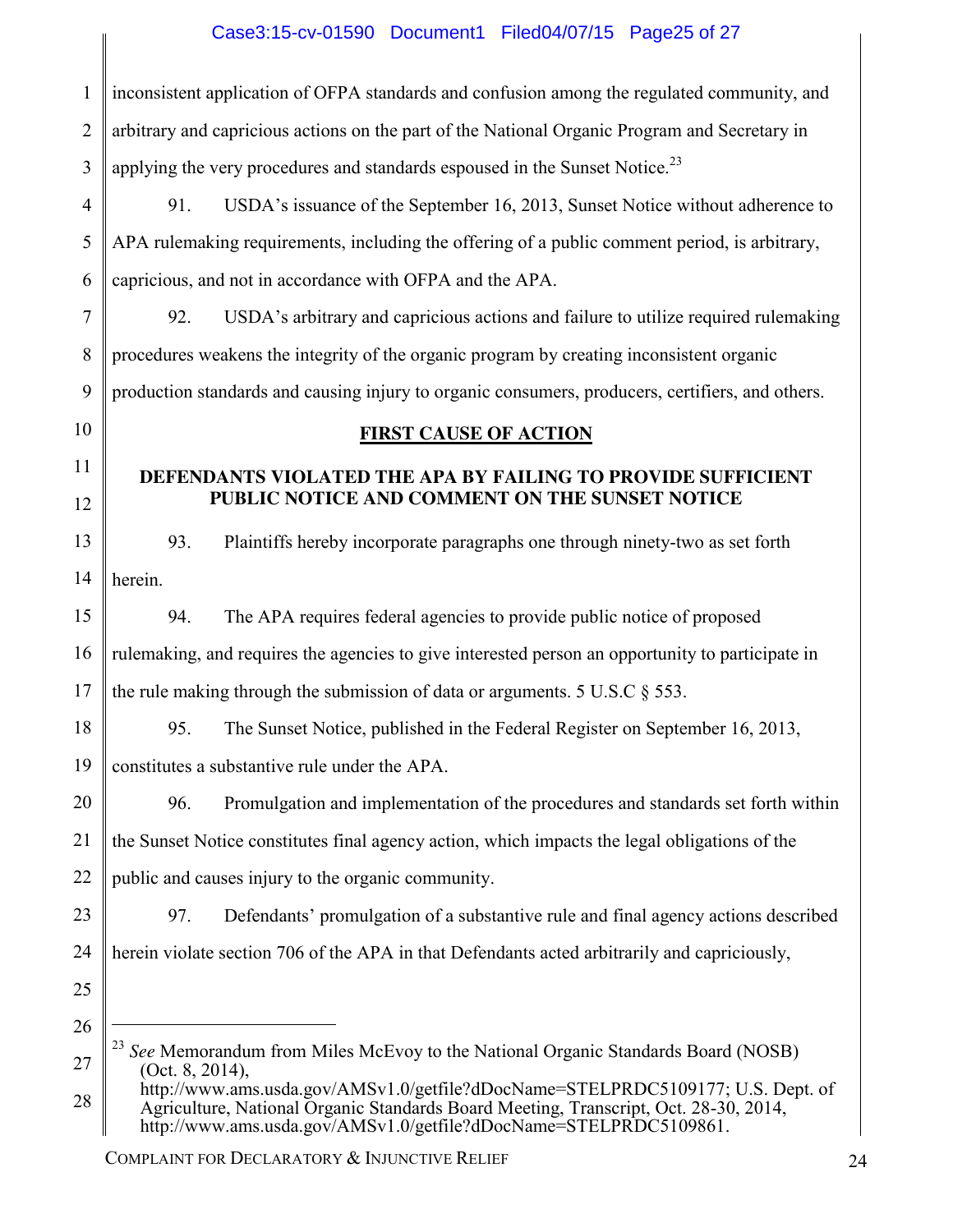1 2 abused their discretion, and failed to act in accordance with the law by failing to adhere to section 553 of the APA and its implementing regulations.

3 4 5 98. Defendants' decision to promulgate a substantive rule concerning Sunset Review of materials on the National List without sufficient notice and public comment must be corrected to restore organic integrity.

### **SECOND CAUSE OF ACTION**

### **DEFENDANTS' PROMULGATION OF THE SUNSET NOTICE WITHOUT SUFFICIENT NOTICE AND COMMENT CREATES INCONSISTENT ORGANIC STANDARDS AND VIOLATES OFPA**

9 10 99. Plaintiffs hereby incorporate paragraphs one through ninety-eight as set forth herein.

11 12 13 14 15 100. USDA's promulgation and implementation of the Sunset Notice constitutes final agency action under 5 U.S.C. § 704. Defendants' final agency actions described herein violate section 706 of the APA, in that Defendants acted arbitrarily, capriciously, abused their discretion, and failed to act in accordance with the law by violating OFPA's overarching requirement to provide consistent organic production standards.

16 17 18 19 101. Defendants' decision to develop, promulgate, and implement inconsistent organic procedures which weaken the integrity of the organic label and injure the organic community, is arbitrary and capricious, an abuse of discretion, otherwise not in accordance with law, and without observance of standards required by law, in violation of OFPA.

20 21

22

23

24

25

26

27

28

6

7

8

### **REQUEST FOR RELIEF**

WHEREFORE, Plaintiffs respectfully request that this Court:

A. Declare that Defendants' September 16, 2013, Sunset Notice is a substantive rule under the APA and must adhere to APA rulemaking procedures;

B. Declare that the Defendants have violated the substantive rulemaking requirements of the APA by developing, promulgating, and implementing the September

16, 2013, Sunset Notice, without sufficient notice and public comment;

C. Declare that the Defendants have created an inconsistent organic standard, thus violating OFPA, by developing, promulgating, and implementing the September, 16,